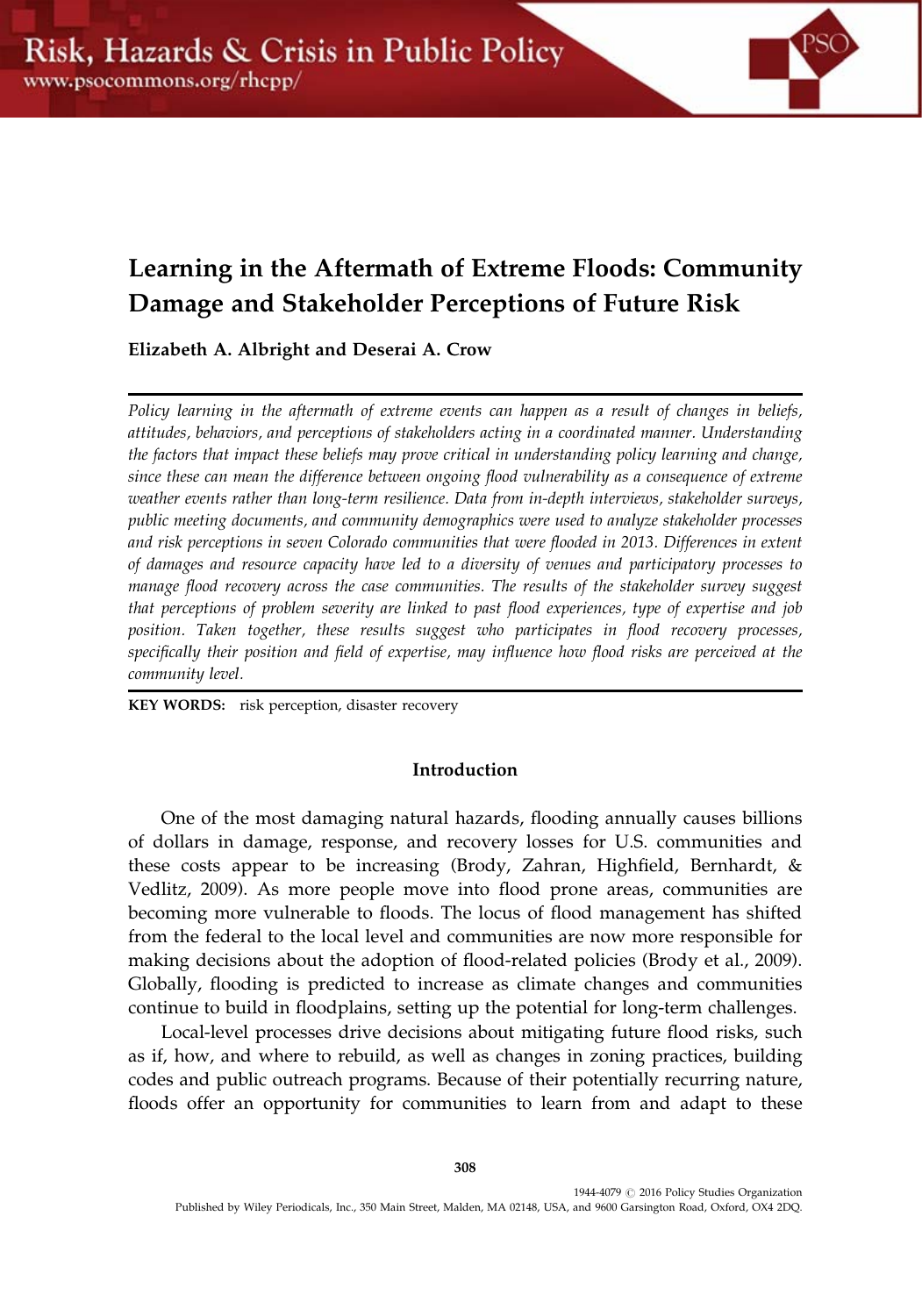experiences with the goal of increasing resiliency through reflection, modification of former policies, and adoption of new policies. A key component of a community's ability to learn from disaster is whether decision-makers and community members perceive that the risk of disaster is constant or increasing over time. Perceptions of future risks and learning about long-term risks may shift in response to experiencing a flood event, as may preferences for various policies put in place to help a community recover (Brilly & Polic, 2005; Wachinger, Renn, Begg, & Kuhlicke, 2013). By following the response to catastrophic floods that happened in September 2013 in Colorado, within seven Colorado communities, we examine if perceptions of flooding differ across stakeholders in flood-related decision-making processes and whether there is variation across causal understanding of flooding, and if so, if this variation can be linked to differences in collaborative processes conducted during community flood recovery, which may influence community recovery movement towards resilience.

## Stakeholder Processes

The type of participatory processes that communities use to make decisions in the wake of disasters such as floods may help explain the degree of change towards resilience communities undergo. Over the past several decades, municipalities in the United States, as well as elsewhere, have employed a variety of participatory, collaborative, and stakeholder processes, especially in the realm of environmental management. These processes vary along a number of dimensions, including type of participants (e.g., government, civil society organizations, experts, citizens); scale of process (e.g., local, regional, national) (Margerum, 2008); the level of governance (e.g., government-led, citizen-led, hybrid) (Moore & Koontz, 2003; Steelman & Carmin, 2002); and method or intensity of participation (e.g., public hearings, public advisory committee, consensus meetings) (Arnstein, 1969; Beierle, 2002; Rowe & Frewer, 2000; Sten Hansen & Mäenpää, 2008). These processes range from bottom-up approaches of locally-initiated collaborations to top-down government-led programs.

Koontz and Thomas (2006) pose the question of whether and to what extent outcomes from collaborative processes differ from non-collaborative processes. While it is too early in the post-flood timeline to evaluate the eventual outcomes of Colorado community flood recovery, we seek to understand the connection between risk perceptions and the processes that communities use to involve stakeholders in recovery. In this paper we ask whether problem perceptions differ across stakeholders and among community-level stakeholder processes.

## Stakeholder Problem Definition

How policy makers and stakeholders define issues and problems is critical to the formation of policy alternatives (Kingdon, 2003), although the process of how problems are defined is understudied (Adams, Brockington, Dyson, & Vira, 2003). Much of the policy process literature examines how policy elites or experts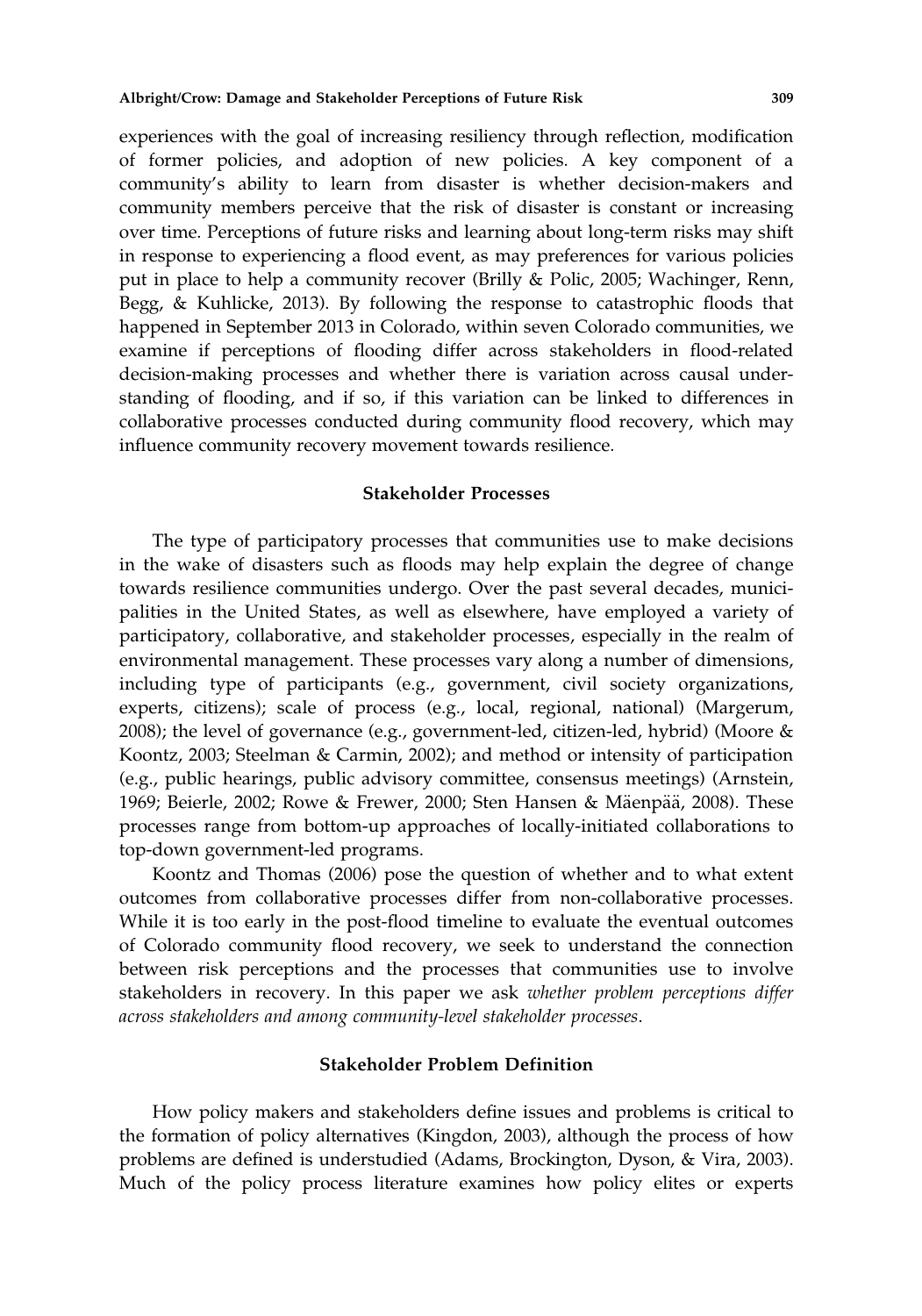perceive policy problems, while less emphasis has been placed on how stakeholders perceive problems. Whether explicitly acknowledged or not, stakeholders bring perceptions, knowledge, and deeply held beliefs to participatory processes (Adams et al., 2003). Differing perspectives may stem from knowledge and information acquired through a diversity of sources, including, but not limited to, professional and personal experiences and education, both formal and informal. If we are to understand how stakeholders and policy experts reach policy decisions in disaster recovery, we must first understand how stakeholders participating in these processes perceive and think about the problems under consideration.

## Risk Perception

Humans are cognitively limited and prone to bias when making judgments about the likelihood of future events, especially those events that are rare. Risk perception, the combination of perceived likelihood of event occurrence and expected damage incurred, is a function of disaster experiences, the characteristics of the individual (Slovic, 1987), and social processes (Ho, Shaw, Lin, & Chiu, 2008; Lin, Shaw, & Ho, 2008; Rogers & Prentice-Dunn, 1997). When faced with a disaster such as a flood, stakeholders may cognitively select from their experiences in such a way as to confirm their already held beliefs or actively ignore information that contradicts their understanding of the problem (Lord et al., 1979; Nohrstedt & Weible, 2010). Extreme floods, causing community-, neighborhood- and individual-level damage, may alter how groups (i.e., community staff, public officials, the public) perceive future risks. These perceptions may in turn influence what policies are developed and implemented to mitigate future flood risk. This connection between individual-level risk perceptions and policy learning at the community-level may result, in part, through individual learning from past events, such as the Colorado floods of 2013.

## Experts and the Public: Variation in Risk Perception

Individuals' risk perceptions also depend on level of knowledge and expertise, as well as their worldview (Sjöberg, 1999; Wildavsky & Dake, 1990). It has been asserted that experts perceive risk through a more narrow process, compared to the general public, by evaluating probabilities and severity of consequences, while the public may take a broader social, psychological, and cultural interpretation of risk (Dessai et al., 2004; Leiserowitz, 2005). That said, experts and the public are prone to the same biases in risk perception (Slovic, 1987). Experts in a specific field often view risks related to that field to be smaller than those same risks perceived by the public (Sjöberg, 1999). These findings have held in studies of risk perception of nuclear accidents among the public and experts. Sjöberg (1999) argues that the difference in public versus expert risk perception may depend on differing definitions of risk—such that the expert focuses on probabilities of occurrence, whereas the layperson may focus on the consequence of the event, both of which are at the heart of understanding risk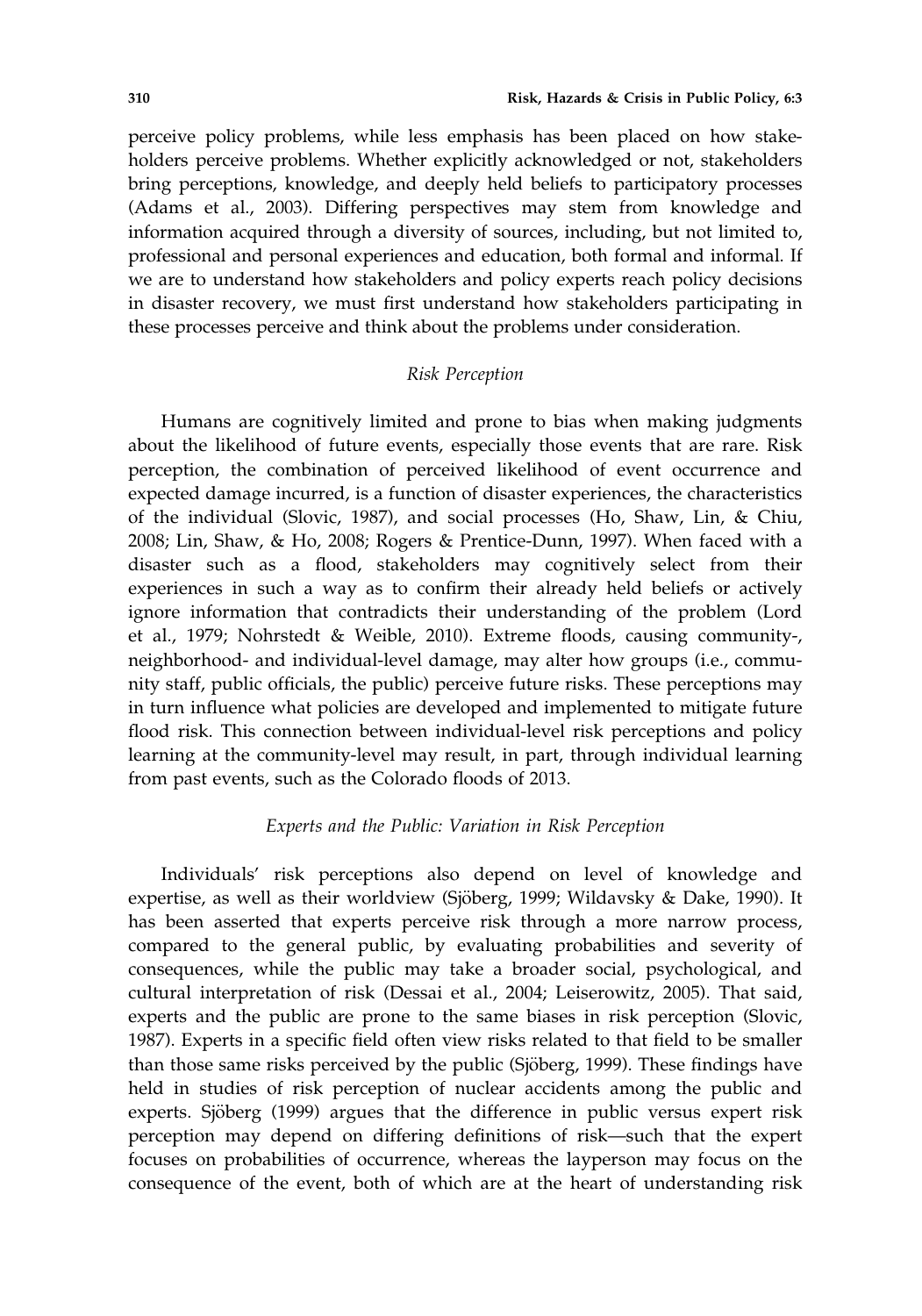but may result in differing risk perceptions depending on which risk characteristic is weighed more heavily by an individual. Further, experts may perceive that they have a higher level of control over risks, as compared to the public. This last point may be essential to understanding risk perceptions in the context of extreme events since infrastructure improvements and risk mitigation in communities may help reduce vulnerability to extreme events and may lead experts to perceive less future risk if these mitigation improvements have been made.

## Experience of Floods

Individuals who have experienced flooding typically have more knowledge and understanding of past floods (Kellens, Terpstra, & De Maeyer, 2013; Pagneux, Gisladottir, & Jonsdottir, 2011), but prior studies of flood risk exposure conflict as to whether direct and indirect personal experience with floods shows a positive or negative relationship with the perception of the likelihood of events occurring in the future (Wachinger et al., 2013). When individuals lack direct experience with floods, they may tend to underestimate the risk, while those who have direct experience may overestimate future risk (Ruin, Gaillard, and Lutoff, 2007). Alternatively, some studies report that individuals who have experienced natural hazards (e.g., at the community level), but not directly, may underestimate the risk (Meletti & O'Brien, 1992; Wachinger et al., 2013). The severity of flood damage personally experienced may be positively linked with future flood risk perception, while less direct experience may lead to the feeling that an individual escaped the risk, which may lead to an underestimation of the risk of the hazards.

## Research Hypotheses

Prior studies predict that individual learning from direct and indirect experiences with hazards and professional expertise may shape beliefs about causality, risks, and seriousness of the hazard. We previously analyzed the participatory processes emerging in each community in the wake of the September 2013 floods (Albright & Crow, 2015), which informs the broader analysis presented here. Based on the literature outlined above related to risk perception of hazards and extreme events, along with our own previous analysis, the following hypotheses are proposed for analysis in this paper:

H1: Participatory processes will vary across communities based on extent and type of flood damage and resource availability.

H2: Perceptions of future flood risk, problem severity, and causal understanding of the floods will vary across individuals based on expertise (technical, environmental, social) and personal past flood experiences.

Next, research methods for this study will be outlined, including the cases included in this analysis.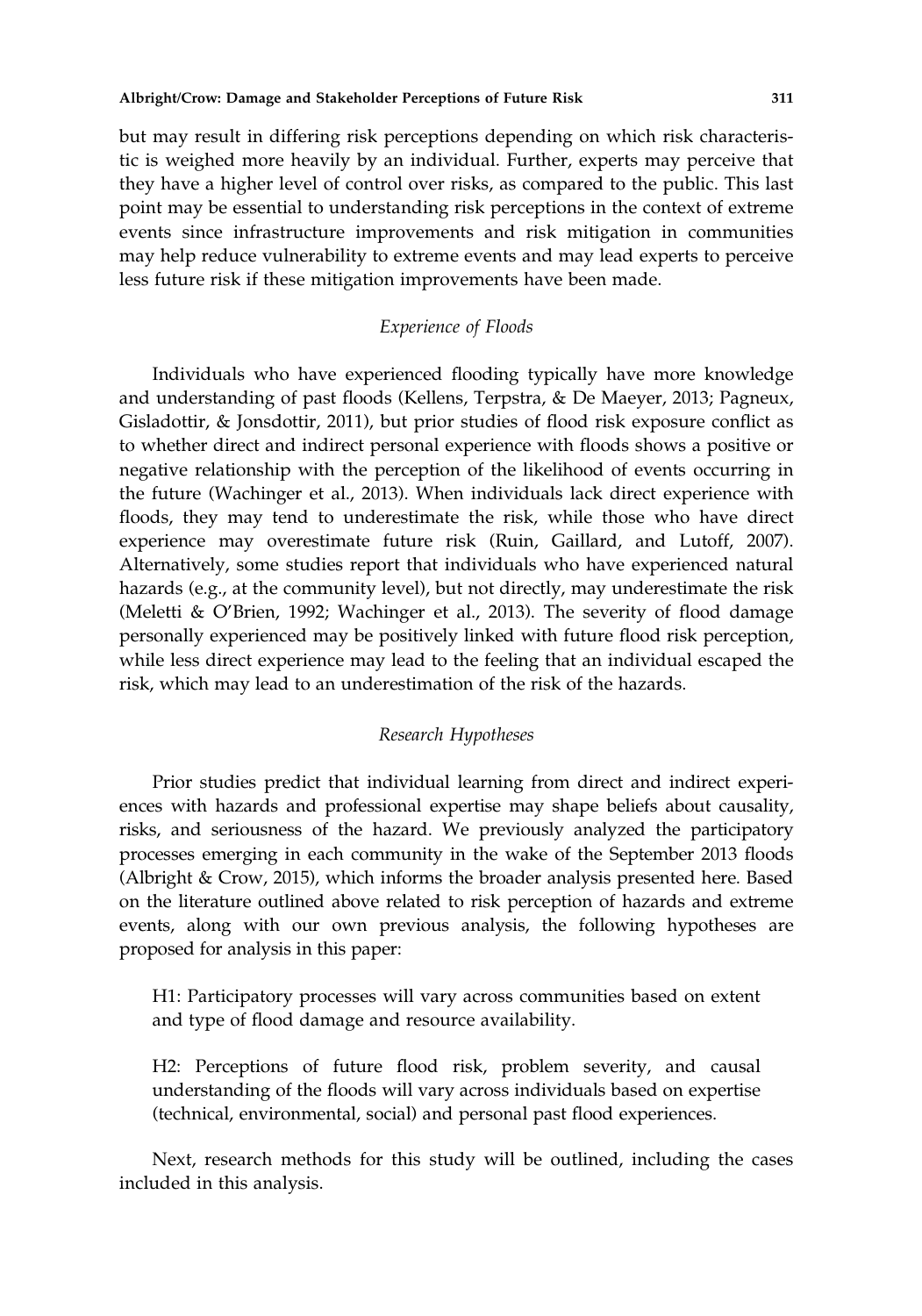## Research Methods

This study employs a comparative multi-method case study research design wherein seven case communities were studied to examine recovery in the aftermath of extreme flooding (Yin, 2003). Table 1 includes all communities in this study, along with the basic characteristics of the community and the damage experienced from the flood. These seven communities located in Colorado's three hardest hit counties from the September 2013 floods (Federal Emergency Management Agency, 2013) provide excellent units of analysis for understanding how resources, risk perceptions, and decision processes influence recovery in the aftermath of extreme events. Three sources of data were used to conduct the analysis presented below.

## Data Sources: Personnel Interviews

In November and December 2013, in-depth semi-structured interviews (Rubin & Rubin, 2005) were conducted within each community, when each community transitioned from 'response' to 'recovery' phases (for example, Lyons did not move into recovery until December 18, 2013 when the National Guard and FEMA ended their emergency response). These interviews were conducted with key personnel in charge of or involved with flood recovery in each community  $(n = 24)$  and provided background information on flood damages, flood recovery processes, and general flood experiences within each case. The interviews were conducted in person and digitally recorded. Interview transcripts were analyzed focusing on the major variables presented above: recovery processes, risk perceptions, and actions taken by local governments in the wake of the floods (i.e., increasing wastewater fees to pay for infrastructure repairs, or convening stakeholder processes). When quotations are used from interview data they are

| County                | (Population) Community | Approx. Size<br>$(2010 \text{ Census})$ | Extent and Type of Flood Damage                                                                       |
|-----------------------|------------------------|-----------------------------------------|-------------------------------------------------------------------------------------------------------|
| Boulder<br>(295, 169) | Boulder                | 101,800                                 | Moderate infrastructure and residential, in specific zones                                            |
|                       | Longmont               | 88,600                                  | Significant, but in specific zones focused on city<br>infrastructure with moderate residential damage |
|                       | Lyons                  | 2,000                                   | Significant throughout town to both infrastructure and<br>residential                                 |
| Larimer<br>(299, 630) | Loveland               | 67,039                                  | Moderate, in specific zones to mostly infrastructure and<br>commercial                                |
|                       | Estes Park             | 6,000                                   | Minor to moderate, in specific zones to residential,<br>infrastructure, and commercial                |
| Weld<br>(254, 241)    | Greeley                | 95,300                                  | No lasting damage, only moderate debris removal from<br>the event                                     |
|                       | Evans                  | 19,500                                  | Significant, in specific zones to both infrastructure and<br>residential                              |

Table 1. Case Study Community Characteristics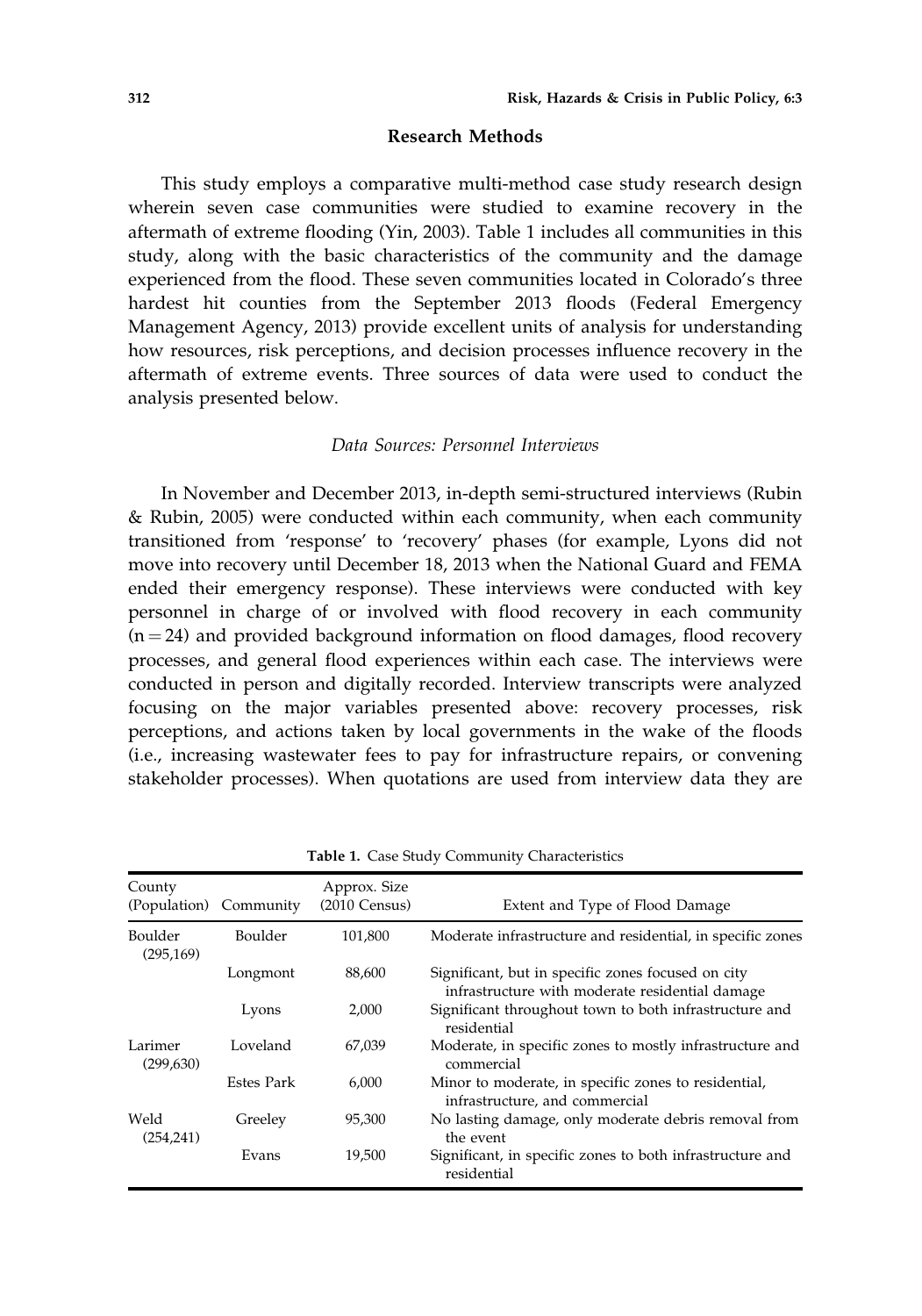cited according to an alpha-numeric identifier for the community and subject ID. For example, a Lyons interview may be LY-01.

## Data Sources: Community Recovery and Planning Documents

All documents related to flood management planning, participatory processes, evaluation of policies, and community responses to the floods across the seven case communities were gathered and analyzed. This includes all web content and public or media outreach; city council minutes and memos; minutes from commissions, boards, and task force meetings; planning session documents; and other documents as appropriate to each community from September 2013 to August 2014.

For this paper, coding of all of the documents  $(n = 773)$  was conducted to identify major concepts and patterns across cases. The documents were coded for process variables (e.g., meeting frequency, topic, and type, and public participation mechanisms). Coded data were analyzed to examine variations and similarities among variables and cases (Miles & Huberman, 2013).

## Data Sources: Stakeholder Survey

An online survey was also conducted to solicit experiences, opinions, and policy preferences from participants in community-level flood recovery processes across the seven case communities. The online survey was administered in September 2014, after the 1-year anniversary of the floods. Municipal officials and staff who are working on flood recovery efforts were included in the sample, along with members of community planning, economics development, housing, parks & recreation, and similar boards and commissions. Finally, citizens involved in recovery task forces were also included in the sample. The survey sample included 58 individuals, a response rate of approximately 30 percent (177 survey invitations were sent).

The online survey included a series of questions regarding (i) past flood experiences, (ii) perceived damages resulting from the floods, and (iii) perceived future flood risks and preferred policy alternatives for managing future flood risks. This survey (iv) captured the progress being made within each community, including any new policies, programs, and changes that have occurred since the recovery process began in late 2013. Another set of questions measured (v) values, beliefs, and policy preferences regarding flood policy/management and emergency response. The survey also asked (vi) the extent and manner to which local government has involved the public in the recovery process, along with questions about (vii) community resource availability, including financial, professional/ leadership, and networks/relationships.

#### Findings: Variation in Damages

It is critical to understand the type and extent of damage experienced in each community as these damages may directly or indirectly influence the type of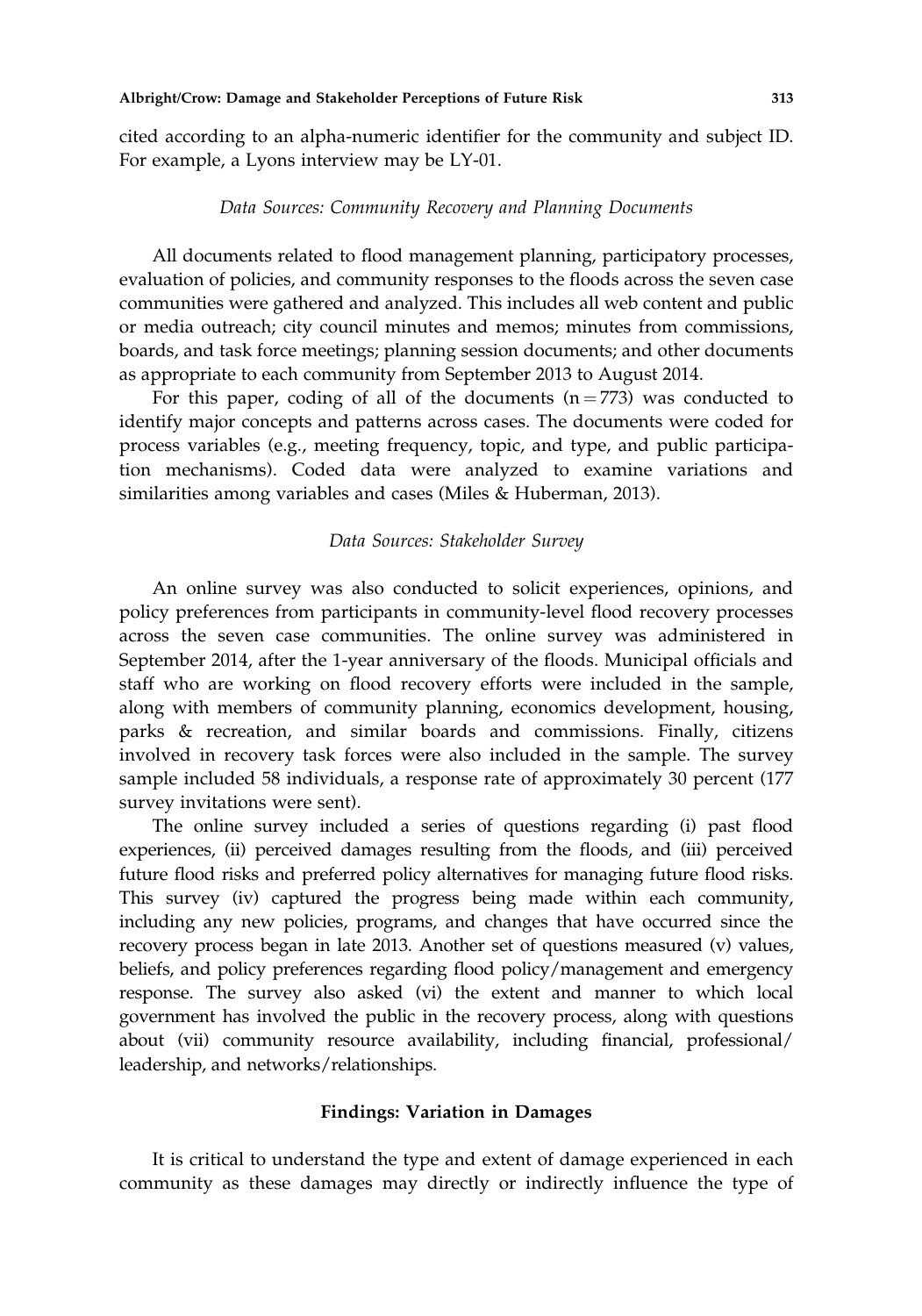community-level participatory processes that stem from the floods, as well as stakeholder perceptions of future flood risks. Flood-related costs for each case study community, as reported by interview subjects and community documents, are outlined in Table 2.

Extent and type of flood damages varied widely among the case communities. For example, Lyons lost approximately 20 percent of its total housing stock and experienced significant municipal infrastructure damage, while Greeley suffered only minimal damage. Estes Park suffered direct flood impacts including damages to infrastructure in its creek corridors, as well as indirect impacts of lost revenue from a reduction in tourists travelling to Rocky Mountain National Park. Estes Park also had to navigate the federal shutdown in October 2013, which closed the Park and other surrounding federal lands. Historically, river-based tourism has propelled the local economy of Lyons, a small town located between Boulder and Estes Park, but post-flood river corridor damages have reduced tourism revenue. In-depth interviews help describe each community's flood damage:

We have several streams go through town and immediately we had a lot of disruption and downtown was closed, downtown there was a river flowing right through the middle of the town... We'll have to wait and see...whether it makes sense to leave the river where it is. In some places the river moved as much as 50 feet. There are some places where people had building rights or they had property and now it's gone. And people lost a large portion of their property. (EP-01)

Within a matter of 15 minutes or less, the water went from about ankledeep to about neck-deep on our rescuers and our police officers down there, and literally they were carrying people—hauling people out of the water as homes floated past them behind them. So it happened really very quickly once the levee was breached. All—at the end of the day, we calculated there were 26 breaches of that levee system, you know, up and down our side of the river. (EV-01)

So what we essentially saw at several points were essentially two rivers that we were trying to deal with. So it flooded that entire industrial area and then when it crossed Main Street is was almost a mile wide again. (LG-01)

And the creeks which normally run at high flow around 1,000 cubic feet per second (cfs), best estimates that we've gotten so far are that it was near the 20,000 cfs... And when the water came through it ripped out all of the underground utilities with it. And so we lost all connections to our wastewater plant, gas lines, electric lines, sewer lines, communication lines. And then as we lost all accesses in and out of Lyons were impaired. In some cases the—the roads and the bridges were totally washed out... So the flood waters within Lyons created six separate islands that our town was divided into. No one in, no one out, and no communications.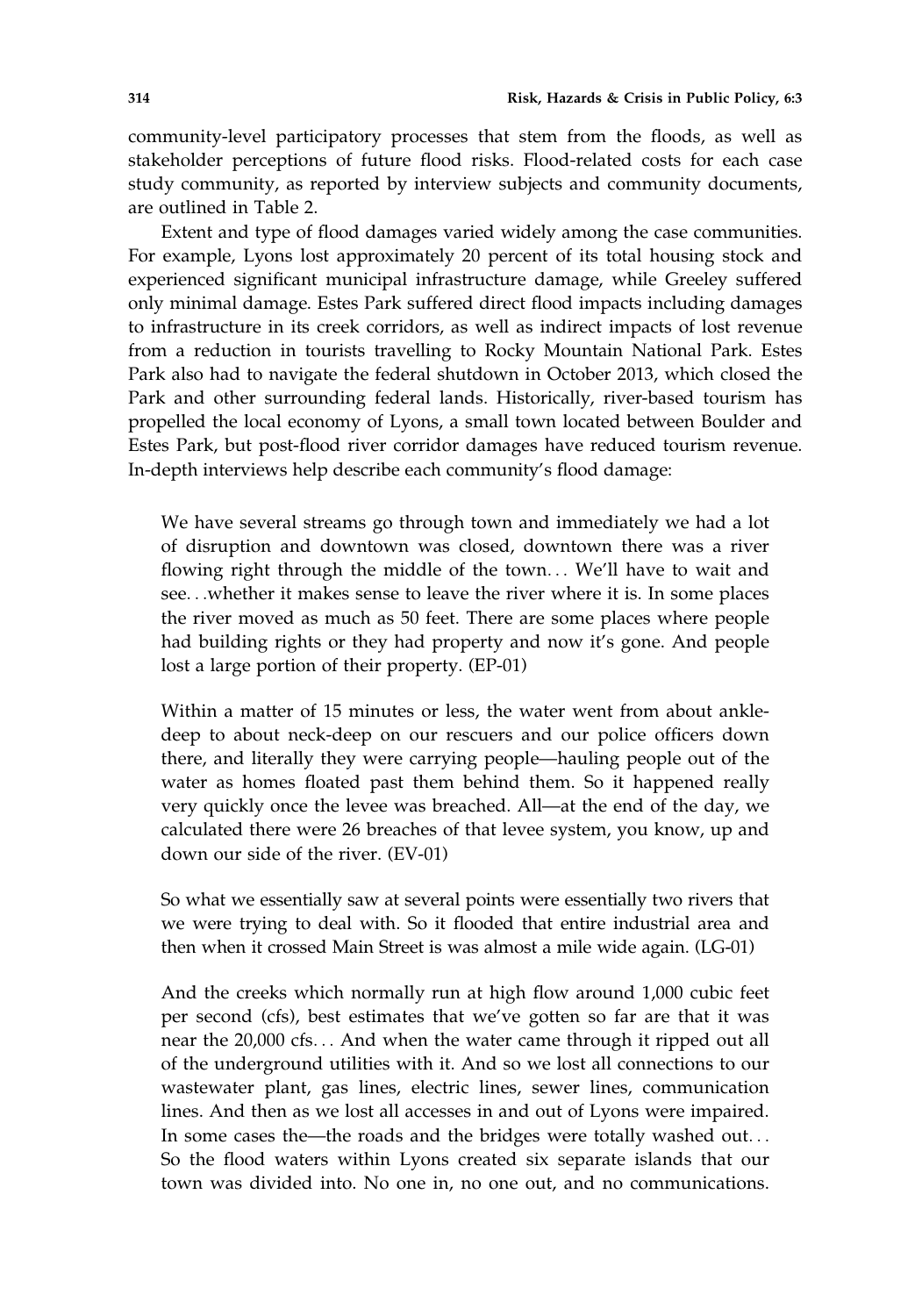|              |                                                                                                                                                                            |                                                                         | ante z. Extern of Linda Letter Daniel And Section in Each Continuity                                                                 |                                                                                                               |
|--------------|----------------------------------------------------------------------------------------------------------------------------------------------------------------------------|-------------------------------------------------------------------------|--------------------------------------------------------------------------------------------------------------------------------------|---------------------------------------------------------------------------------------------------------------|
| Community    | Public Works &<br>Infrastructure                                                                                                                                           | Residential                                                             | River Corridor                                                                                                                       | Parks, Trails &<br>Open Space                                                                                 |
| Boulder      | infrastructure and treatment<br>Sixty miles of debris-covered<br>Fifty municipal/facilities<br>significantly damaged<br>Sewer and stormwater<br>facilities damaged<br>road | Fifty housing units<br>uninhabitable                                    | Applying for \$500,000-1 million from FEMA<br>for debris/sediment removal                                                            | Twenty-five damaged areas of<br>Hundreds of open space and<br>mountain parks areas<br>trail system<br>damaged |
| Longmont     | Storm drainage \$74 million                                                                                                                                                | experienced most damage<br>Mobile home park area                        | \$48 million in damage                                                                                                               | Parks \$21 million damage                                                                                     |
|              | Street repair \$17 million<br>Sewer \$4.6 million                                                                                                                          |                                                                         |                                                                                                                                      | Two park closures                                                                                             |
| <b>Lyons</b> | Significant damage to roads                                                                                                                                                | >20% of residences destroyed or Significant damage,<br>severely damaged | including shifting of river                                                                                                          |                                                                                                               |
| Loveland     | \$20-30 million in infrastructure<br>damage                                                                                                                                | Minor, little development in the<br>floodplain                          |                                                                                                                                      | Extensive damage to two city<br>parks                                                                         |
| Estes Park   | mostly to roads, bridges, and<br>\$30-40 million in damage,<br>sewers                                                                                                      | Minor, along two specific river<br>corridors                            | Moderate to significant<br>debris deposits                                                                                           |                                                                                                               |
|              |                                                                                                                                                                            |                                                                         | River moved up to 50 feet<br>in some locations                                                                                       |                                                                                                               |
| Evans        | Significant damage to<br>infrastructure                                                                                                                                    | Significant damage in specific<br>mobile home parks                     |                                                                                                                                      | Significant damage                                                                                            |
| Greeley      | Sewer system down 8 days<br>Minor                                                                                                                                          | Minor                                                                   | Moderate debris removal costs                                                                                                        | Park closure<br>Minor                                                                                         |
|              |                                                                                                                                                                            |                                                                         | Minor damage denotes minor debris clean-up, street flooding in scattered areas throughout the community, but not significant damage. |                                                                                                               |

**Table 2.** Extent of Flood-Related Damage Across Sectors in Each Community Table 2. Extent of Flood-Related Damage Across Sectors in Each Community

Albright/Crow: Damage and Stakeholder Perceptions of Future Risk 315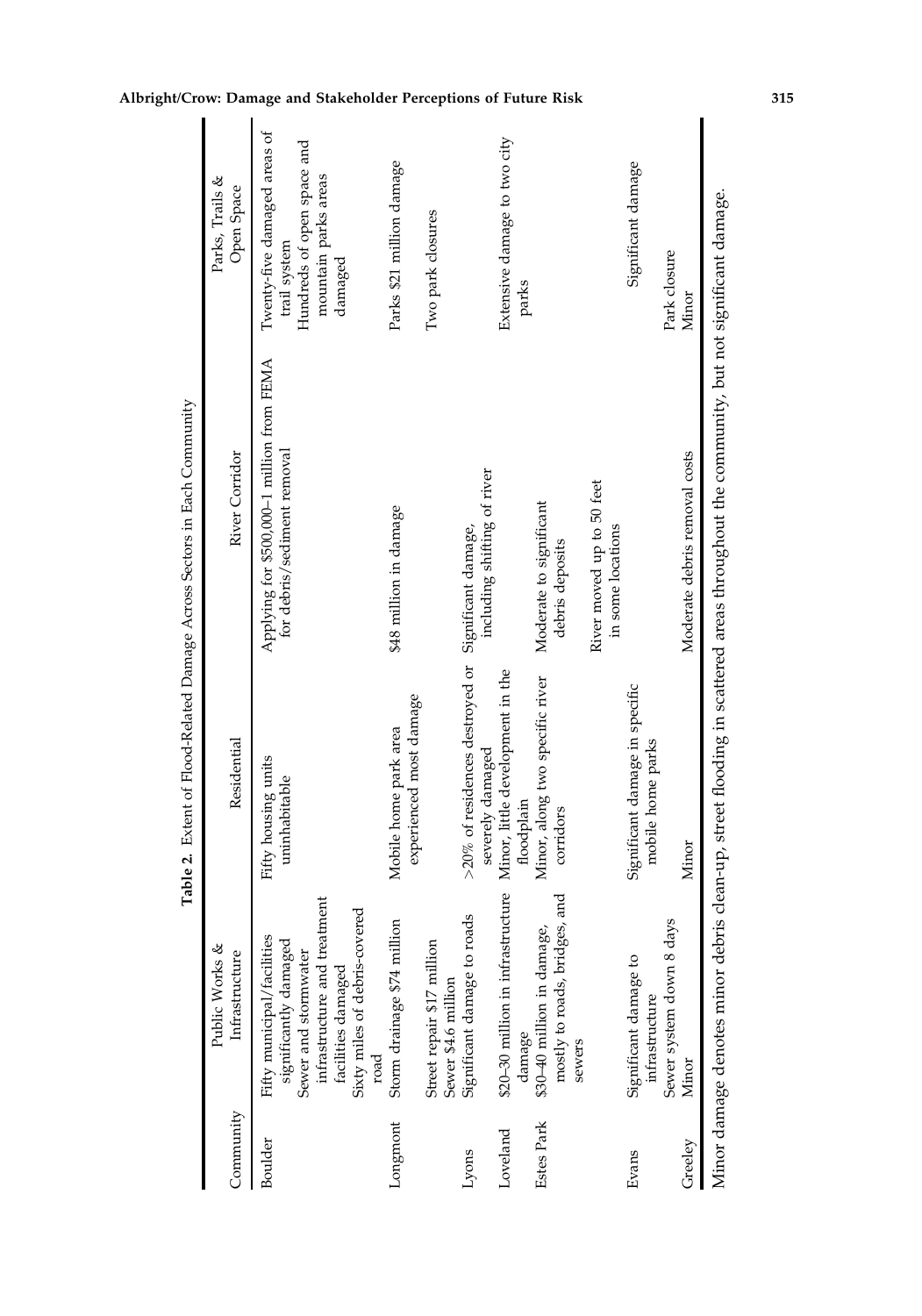All businesses were closed for a full eight weeks, some ten weeks. All homes had to be evacuated...the soonest back in was at about seven weeks. Schools had to be closed of course. (LY-01)

Beyond an accounting of flood damages, it is important to understand these damages in the context of each community's capacity to recover from the impacts. Limits in staff (human capacity), community budgets (fiscal capacity), and technical capacity, constrain all communities to varying degrees. These limitations may influence a community's ability to implement participatory processes, as previous findings suggest (Albright & Crow, 2015). Each community in the study qualified for some level of FEMA reimbursement. As set by federal policy, the standard FEMA cost-share is set at 75 percent of costs not covered by insurance. Of the remaining 25 percent of the costs, the State of Colorado and the community will each cover 12.5 percent of the costs. $<sup>1</sup>$  It is important to note that</sup> FEMA reimbursement may not cover all costs of recovery, for example river corridor restoration or park planning processes, unless recovery-related costs can be directly linked to flood hazard mitigation.

## Findings: Variation in Participatory Processes

In response to the floods, each community has engaged in discussions about the flood, the damages left in its wake, and how best to recover from the event. Our previous work analyzed participatory processes emerging in the seven communities (Albright & Crow, 2015), which is presented here to inform the broader discussion of risk perceptions. Among case communities, these discussions differ in focus, venue, and extent of stakeholder and public participation. The topical foci of these processes vary across communities as well, with a greater focus on open space, trails, and parks in Boulder, Loveland, and Longmont, and greater emphasis on infrastructure in Longmont, Loveland, and Estes Park (Table 3).

Documents and interviews indicate that Greeley, a community with only minimal flood damage, has not conducted flood recovery meetings with significant public engagement. Flood-related discussions have occurred in a variety of venues in each of the communities, whether in newly structured venues such as flood task forces (Lyons and Evans) and public meetings, or in preexisting venues (e.g., commissions, boards, and town councils).

Loveland has engaged the public in flood recovery similar to public involvement in large-scale capital projects, with stakeholder input collected through design workshops, but with only limited deliberative public discussions. The residents of Longmont have been involved in a large number of meetings, primarily focused on park and river corridor restoration (Table 3). Boulder has held a large number of public meetings to involve the public in both floodplain management and open space and trail redevelopment (Table 3). In Estes Park, the public and a diversity of stakeholders have been involved in a river corridor planning process funded by the Colorado Water Conservation Board, with over 140 individuals attending public meetings. In Evans, the city council appointed a flood recovery task force that met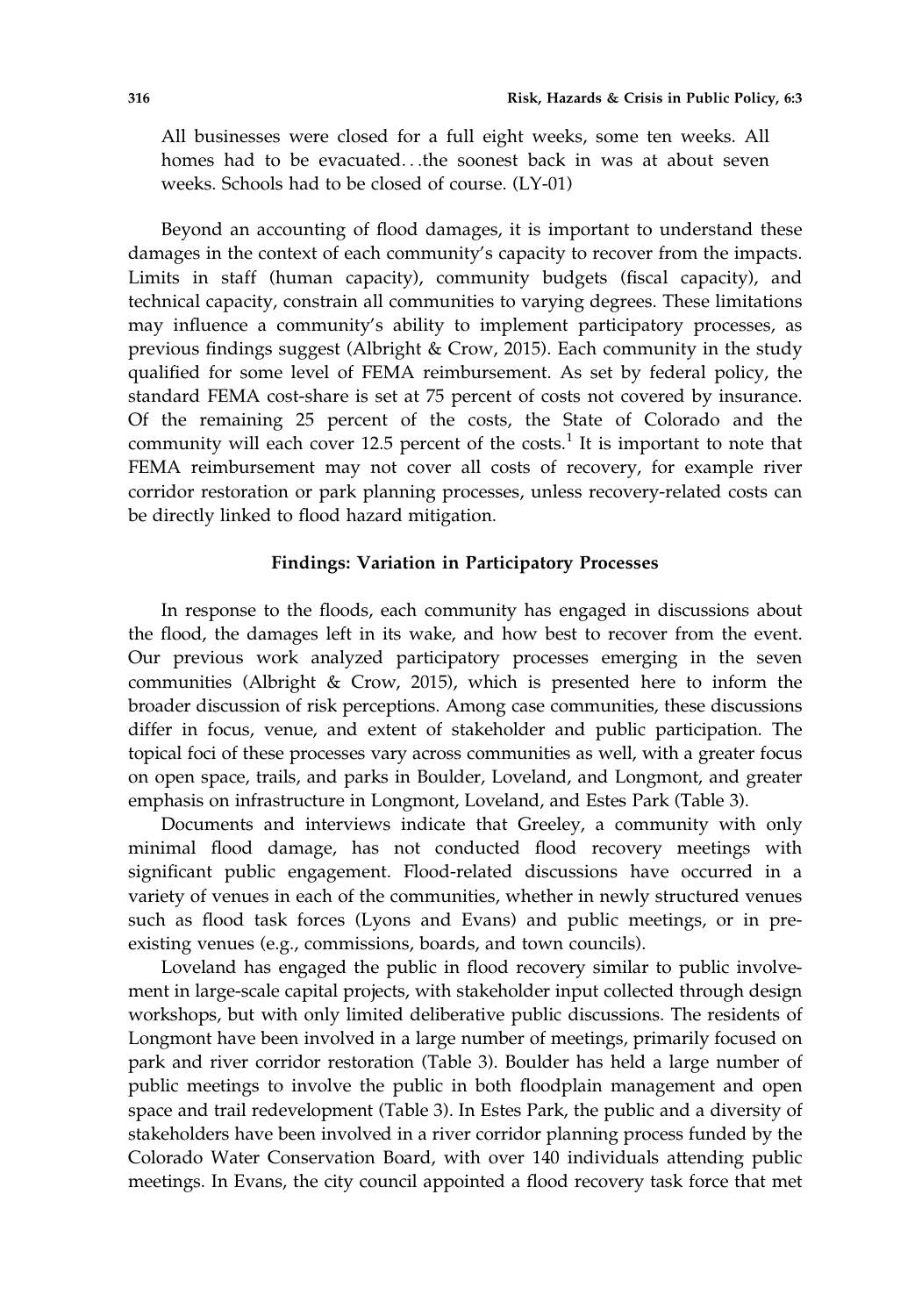#### Albright/Crow: Damage and Stakeholder Perceptions of Future Risk 317

| Community  | Primary Venue<br>of Flood<br><b>Discussions</b>     | Number<br>of Total<br>Meetings | Focus of Meetings                                          | Depth. of Engagement                                                                                 |
|------------|-----------------------------------------------------|--------------------------------|------------------------------------------------------------|------------------------------------------------------------------------------------------------------|
| Boulder    | Public meetings,<br>commissions                     | 45                             | Open space, broad<br>recovery,<br>floodplain<br>management | Consultation: Community-wide and<br>neighborhood open public fora                                    |
| Longmont   | City council,<br>commissions,<br>public<br>meetings | 57                             | Broad recovery,<br>open space,<br>public works             | Delegate Power: Stakeholder<br>process for redevelopment of park                                     |
| Lyons      | Flood recovery<br>task forces                       | 41                             | Broad recovery,<br>housing                                 | Citizen control: Multiple sector-<br>specific stakeholder process                                    |
| Loveland   | Commissions,<br>City council                        | 44                             | Broad recovery,<br>open space,<br>public works             | Zero to limited input from public in<br>infrastructure, Consultation in<br>future park redevelopment |
| Estes Park | City council,<br>commissions                        | 43                             | Broad recovery,<br>public works                            | Consultation/Delegate Power:<br>Large-sized public forum,<br>advisory committee                      |
| Evans      | City council                                        | 18                             | Broad recovery,<br>landuse/<br>floodplain                  | Citizen Control/Delegate Power:<br>Stakeholder process develops<br>draft flood plan                  |
| Greeley    | Commissions,<br>City council                        | 10                             | Broad recovery                                             | None                                                                                                 |

Table 3. Summary of Local-Level Meetings September 2013–July 2014 (Summarized From Albright & Crow, 2015)

twice per month and was tasked with developing a draft plan for flood recovery and redevelopment of the downtown area.

Interview subjects' descriptions of community flood recovery participatory processes differ across community and provide evidence of the post-flood process variation:

We're asking the residents to come tell us what their experience was and also what they think, and it's been fascinating to watch them come to the flood maps and say, "No, that's not how it happened; this is how it happened." So it's really just—it's kind of letting the community vent, but also debrief, because that will help us gather data. (BO-01)

So we've done a series of open houses to make sure we had a clear understanding of how things played out across the community and more than anything to let people tell their stories and be heard, but we've accumulated a massive amount of data from that and probably more long-term that'll feed into our master planning. (BO-02)

The public meetings there were two or three of them right at the very—in the first week, and then after that there were ones for just impacted property owners. And there pretty much all over with now. You know, it just kind of lost its urgency...what was really interesting with the public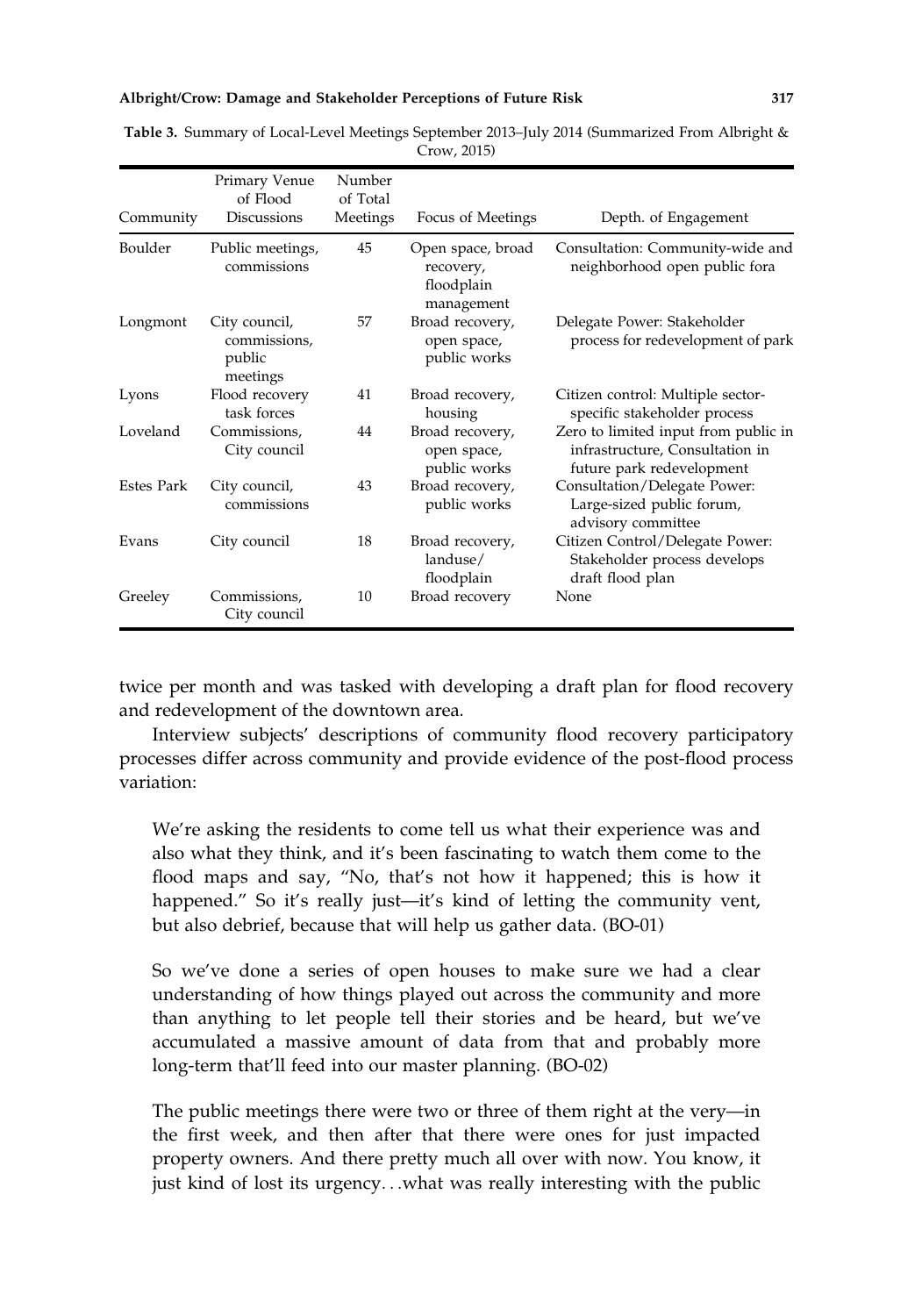meetings is ... we had some public meetings that had nobody from the mobile home parks [that were destroyed by the flood], none whatsoever come. (EV-02)

We're going to be talking to the public about it. We also want to be really cautious to...in certain areas it's going to be a really engineering-based decision. So one of the things that we don't want to do is ... we don't want them to think they have the ability to decide when in reality the engineering is going to decide the issue. Because the last thing that we want to do is have some type of corrective action that occurs that actually exacerbates the potential for flooding. And so... definitely a public process but we're going to be really focused to say here we have options, here we don't have options. (LG-01)

Yeah, they would be driven really not as a special overall flood recovery process but individual projects. (LV-01)

And so last night after we talked about the timeframe and the different areas that people can get involved in, we had them break in to those eight groups last night and commit to being part of this process the next eight weeks. And then the state is providing a facilitator for every meeting so ... it's not taking up that person locally to facilitate, that they can be involved. We had probably 78, 80 people in each group last night. (LY-01)

## Findings: Individual-Level Perceptions of the Colorado 2013 Floods

In addition to the 24 in-depth interviews conducted for this study, a total of 58 staff, board members, and elected officials across the case communities responded to the survey (Table 4).

The communities of Lyons and Boulder, both located in Boulder County, had the greatest number of responses. Based on the hypothesis outlined above, a series of fixed effect multiple linear regression and ordered logistic models were developed to predict the variation in risk flood risk perception (H2), problem severity (H2), and causal understanding of the extreme floods in 2013 (H2) (Tables 5 and 6).

| Community  | Count | Percent $(\%)$ |
|------------|-------|----------------|
| Boulder    | 18    | 31.0           |
| Lyons      | 15    | 25.9           |
| Longmont   | 10    | 17.2           |
| Loveland   | 5     | 8.6            |
| Estes Park | 6     | 10.3           |
| Greeley    |       | 1.7            |
| Evans      | 2     | 3.4            |
| Total      | 58    | 100            |

Table 4. Counts of Survey Respondents by Community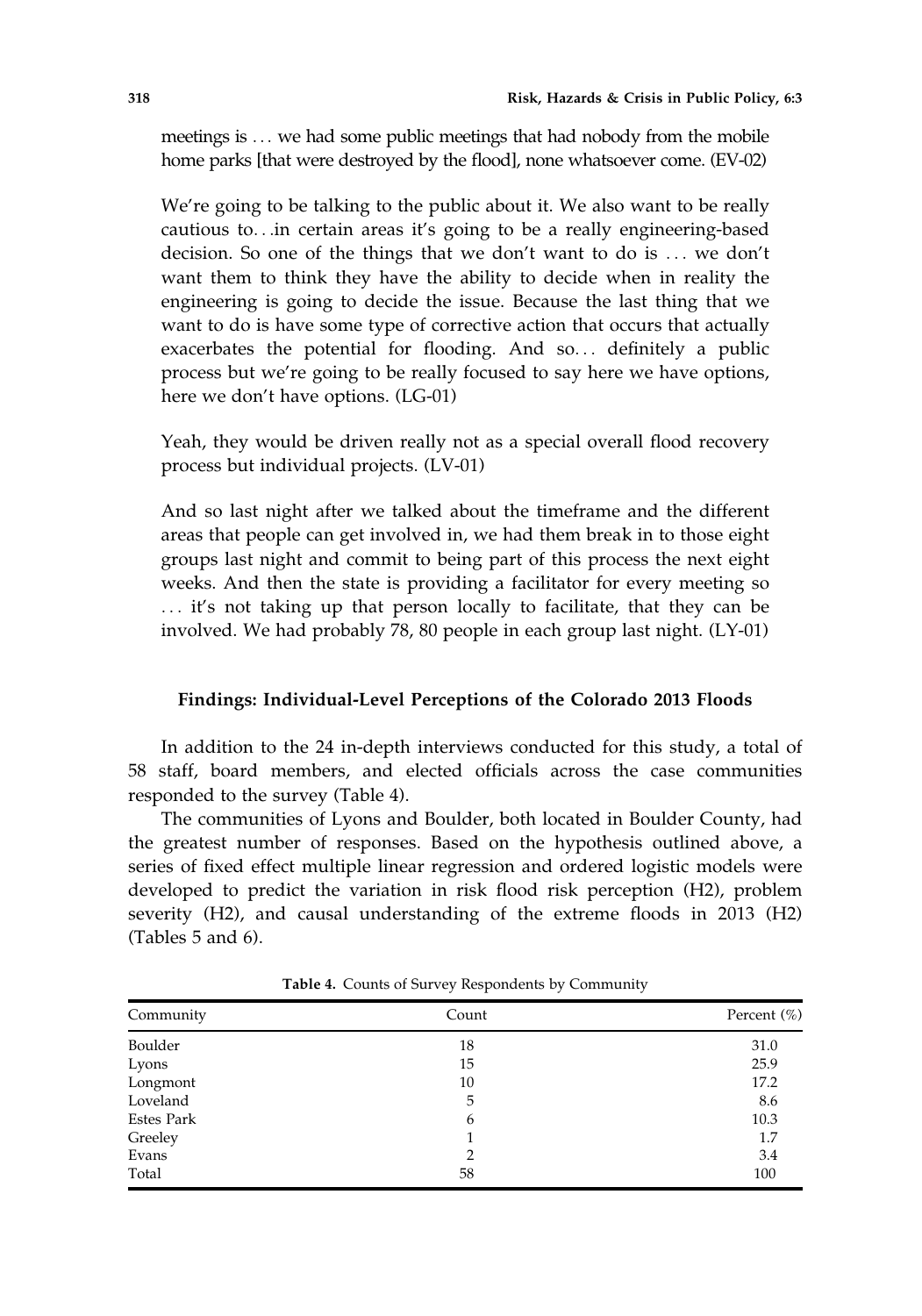#### Albright/Crow: Damage and Stakeholder Perceptions of Future Risk 319

| <b>Outcome Measures</b>                                                                                                              | Scale                                                                        | Variable Name                                              |
|--------------------------------------------------------------------------------------------------------------------------------------|------------------------------------------------------------------------------|------------------------------------------------------------|
| Perceived likelihood of 100-year flood<br>occurrence in next 10 years in Colorado                                                    | $0 - 100\%$                                                                  | Flood risk state                                           |
| The belief the risk of flooding in Colorado<br>has increased over the past 20 years<br>Flooding in our community is a severe problem | Likert scale<br>$1$ (SD) to $5$ (SA)<br>Likert scale<br>$1$ (SD) to $5$ (SA) | Flood risk state<br>increase<br>Flood problem<br>community |

Table 5. Survey Outcome Measures With Associated Scale and Variable Name

The explanatory variables included measures of perceived flood damage, respondent's work position, field of expertise, number of years of work experience, and gender (Table 7).

The survey analysis builds on case study interview data analysis. Interview subjects described ongoing risk from flood events, although they did not describe risk increasing due to climate change or other factors. Many subjects referenced a perception of helplessness from Mother Nature's extreme events or long-term periodic flooding in their community:

The fear has always been that there would be a weather system that parked itself over a specific area. And we always thought it would be Boulder Creek and so that's why so much focus was on Boulder Creek. And what this event did was it actually parked itself everywhere, and so inundated all of the tributaries... Boulder is one of the communities that's most susceptible to a flashflood, so we're prepared. (BO-01)

There have been these events over centuries and even more than that. (BO-04)

This is more somewhere along Lake Flood which happened in '82. That did flood downtown, it actually destroyed a lot of the downtown but it didn't affect the ability to get here. The '76 flood was more of a tragedy from the loss of life. I think 135 people lost their lives that night. And it took several years, it took almost 4 years for the road to get rebuilt that time. ... But I don't know, I don't know how you get too prepared for something like this that frankly no one has ever seen in Colorado before, this kind of a widespread damage. (EP-01)

Table 6. Summary Statistics of Outcome Measures of Perceptions of Flood Risk, Flood Problem Severity, and Role of Climate Change in Flood Occurrence

| Variable                  | Mean | Median |      | N  |
|---------------------------|------|--------|------|----|
| Flood risk state          | 65.8 | 76.0   | 32.5 | 33 |
| Flood risk state increase | 3.79 |        |      | 33 |
| Flood problem community   | 3.58 |        | 0.97 | 33 |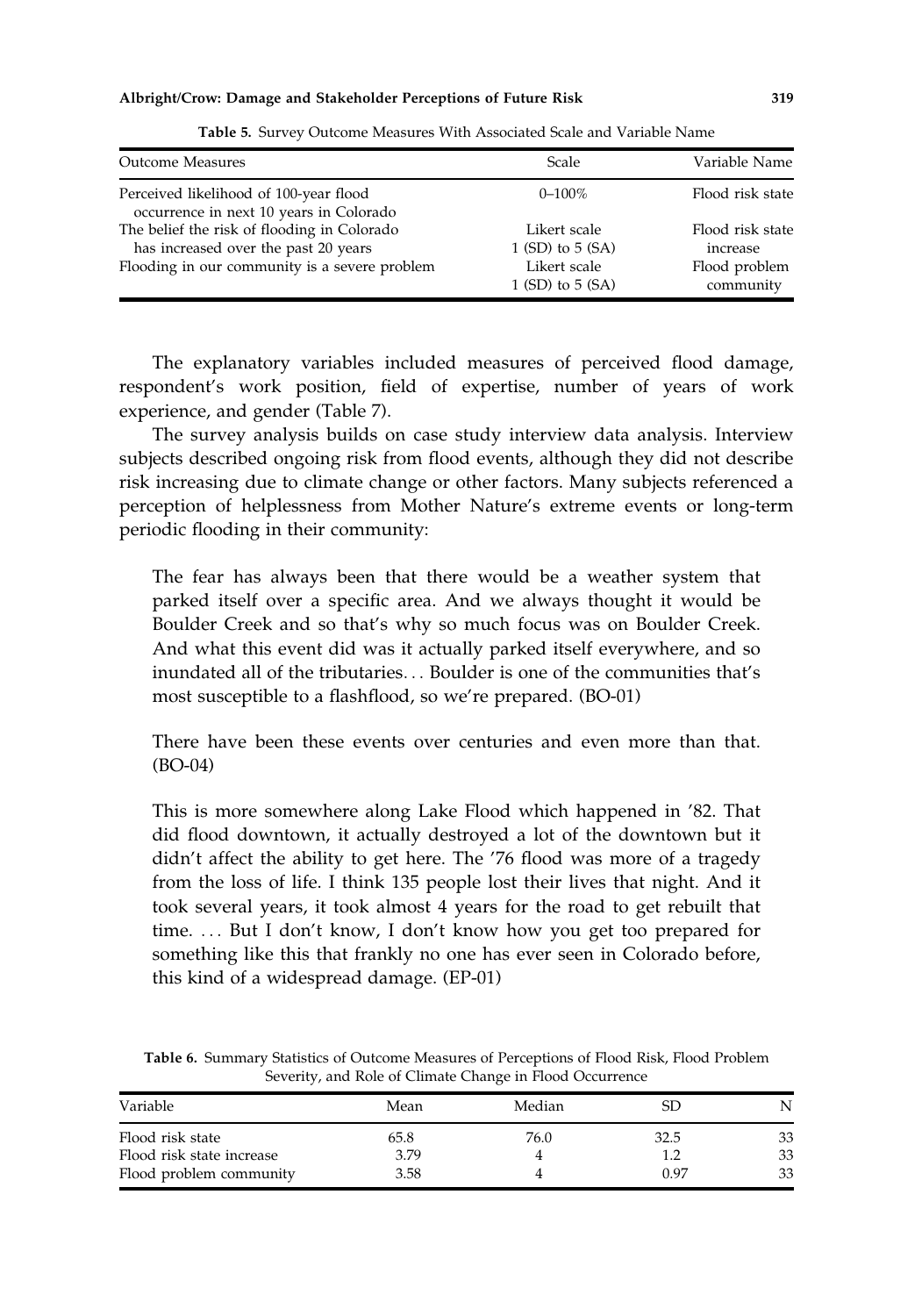| <b>Explanatory Measures</b>                                   | Scale                                                                                                    |
|---------------------------------------------------------------|----------------------------------------------------------------------------------------------------------|
| Extent of 2013 flood damage incurred in $1-5$<br>neighborhood |                                                                                                          |
| Gender                                                        | $Male = 1$                                                                                               |
| Social department                                             | Respondent works in a department focuses on human<br>social services                                     |
| Infrastructure department                                     | Respondent works in a department that focuses<br>on utilities and municipal infrastructure (e.g., roads) |
| Environment department                                        | Respondent works in a department that focuses on<br>environmental management                             |
| Position years                                                | Number of years respondent has been in position                                                          |
| Elected official                                              | The respondent is an elected official                                                                    |
| Board or Task Force member                                    | The respondent is on a municipal commission or task force                                                |

Table 7. Key Survey Explanatory Measures With Associated Scale and Variable Name

I think there's a great resistance to recognizing risk. You know, that it hasn't happened before, or it's not going to happen here, or it's not going to be as bad, or we've had this before...Well, no, we have actually newspaper clippings of when it's happened before. You know, it happened in 1960-something. It happened in 1920-something. And even this flood that we've had out here, we've got old maps of the city around, and you can see where it's flooded the same places before. So I think we have, you know, that complacency, "It's not going to happen." (EV-02)

But those who are the engineers and public works and certainly in... the city management office and stuff there's a real recognition that we need to do something different for the next time. (LG-02)

Mother Nature, you know, part of it, there was nothing we could do anything about. (EV-02)

We—our lifespan is so short and our knowledge is so short, and be the Earth four billion years old, like some people think it is, we don't have a clue. We set up shop here at Greeley or wherever... And then we get a 17-inch rain, and everyone freaks out. Well, this is probably the way things work. I mean, this is the way things work. If you look at the mountains, you look at the floodplain, the erosion that's gone on here over millennia or however. (GR-01)

Some subjects attributed long-term risk reductions to engineering or hydrologic knowledge advancements, while others attributed increasing risk to the instability of river corridors post-2013 floods:

Because, at least looking at the climate change side of things, if the normal for the future is that we get one big snowstorm and one big rainstorm a year, instead of evenly distributed, there are a lot of things that come with that. (BO-01)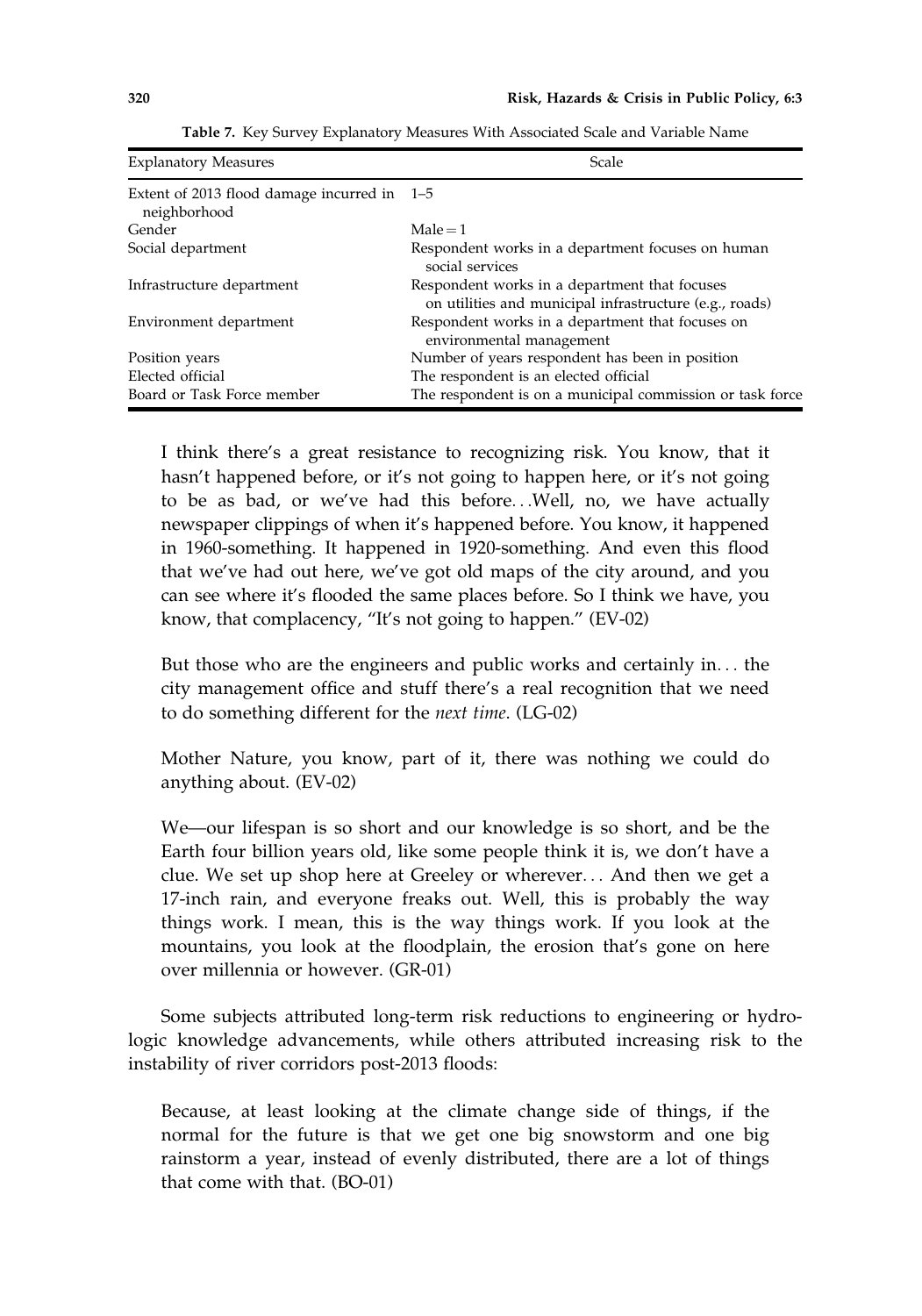I think the risk has gone down, for all of the reasons that we've already talked about, all the things that we've done. The knowledge that we have, the monitors in the river, the communication, the relationships, everything. The ability to know when it's coming and what it's going to do, where's the floodway at, GIS mapping, all the things we have now that we didn't have 30 years ago. (GR-01)

Because the river's going to flow again. And the other question that you have in this is, there's going to be stage two in the spring when the water flows, because there's river banks and there's other things out there that you don't know are as bad off as they are, and you don't know until the system flexes its muscle again what exactly that river's going to do. (LV-02)

These interviews with flood recovery personnel provide insight into the types of perceptions seen among flood recovery stakeholders, but they cannot predict whether (1) personal experience with floods or (2) professional expertise makes an individual more likely to perceive flood risk increasing over time. The survey analysis presented below provides this analytic lens.

## Risk Perception Models

Using a slider in the online survey, the respondents were asked to estimate the probability of a 100-year flood occurring in Colorado in the near future (Table 6). The responses varied widely, with a mean of 65.8 percent likelihood and a standard deviation of 32.5. A multilevel (individuals nested in communities) fixed effects model with clustered robust standard errors was developed to explain variation in the risk perceptions of future floods in Colorado (Table 8).

The major drivers of flood risk perception were the respondent's department in which they work and their gender (Table 8). Individuals who work in departments

| Variable                   | Coefficient (Robust Clustered SE) |
|----------------------------|-----------------------------------|
| Damage neighborhood        | 0.129(6.26)                       |
| Environment department     | 6.70(18.7)                        |
| Infrastructure department  | $-24.08(11.3)$                    |
| Social department          | 9.02(6.45)                        |
| Board or Task Force member | 3.55(14.8)                        |
| Elected official           | $-14.54(12.0)$                    |
| Years in position          | 1.97(1.61)                        |
| Gender $(1 = male)$        | $34.29$ $(34.3)$ <sup>*</sup>     |
| N                          | 28                                |
| R <sub>2</sub> -within     | 0.554                             |
| R2-overall                 | 0.707                             |
| AIC                        | 9.516                             |
|                            |                                   |

Table 8. Fixed Effects (Community) Multiple Linear Regression Predicting Perceptions of Risk of 100- Year Flood Occurrence in the State of Colorado (Risk State)

Denotes significance at the 0.05 level.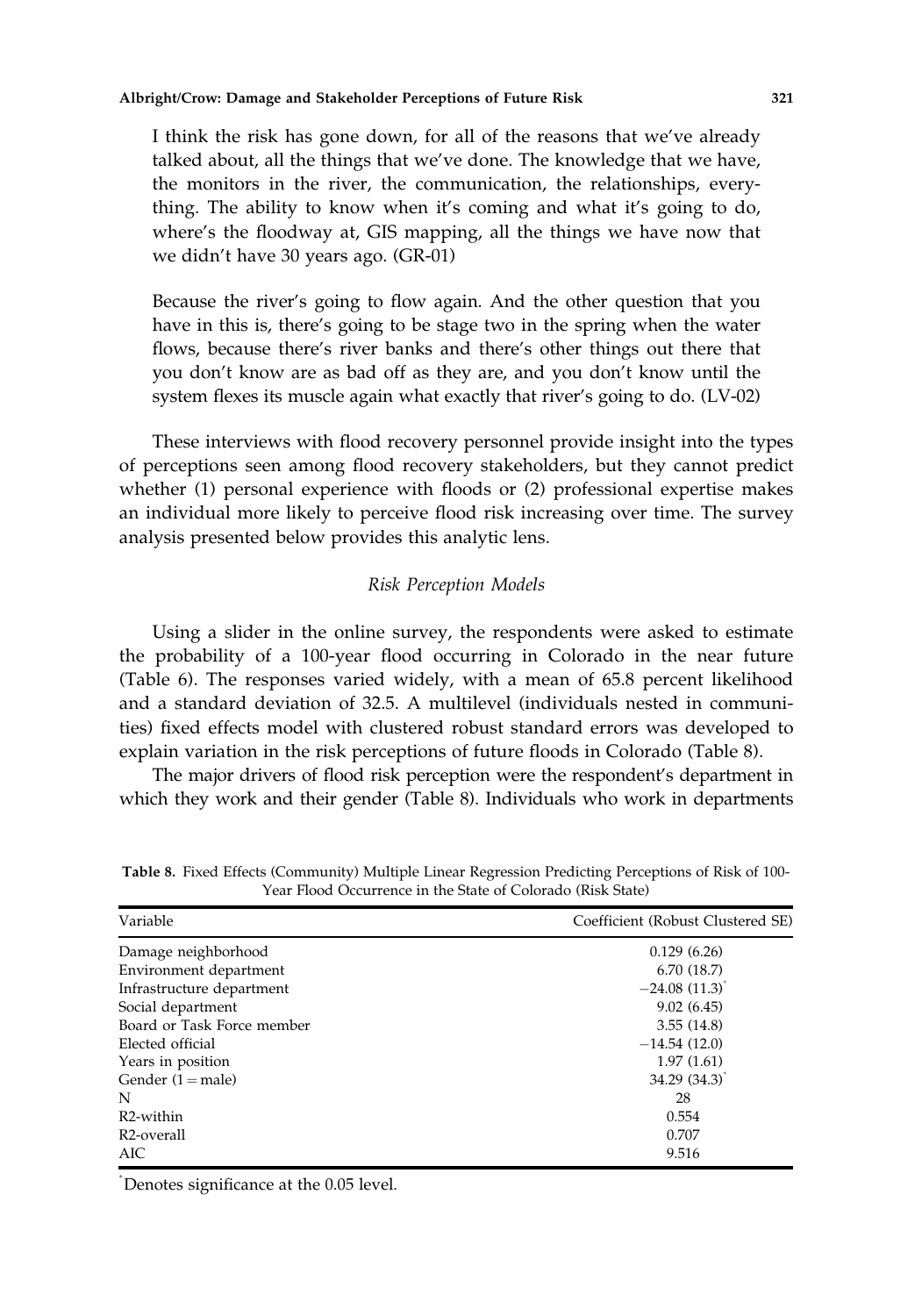that focus on infrastructure management perceive a significantly lower risk of future floods than those individuals associated with general administration, all else constant  $(p= 0.035)$ . Male respondents perceived a significantly greater risk of floods compared to female respondents ( $p = 0.005$ ). The extent of flood damage experienced, as measured as damage to neighborhood, was not significant in this model.

In addition to the risk perception question asking for a direct assessment of perceived future risk, the respondents were asked their views on the extent to which the risk of flooding is increasing in their community and across Colorado (see Tables 5 and 6 above). A fixed effects ordered logistic model was developed (Table 9) to explain variation in these measures of risk using the same explanatory variables in Table 5.

The results of this model were similar to the previous model in which individuals in infrastructure-focused departments were less likely to view the risk of floods increasing, all else constant ( $p = 0.081$ ). Again males were more likely to perceive an increase in flood risk in the State of Colorado, all else constant ( $p = 0.092$ ). In addition, the number of years a respondent has worked in his/her position was associated with a perception of increased flood risk, all else constant ( $p = 0.017$ ).

## Problem Severity Model

In addition to the series of risk perception measures described above, the respondents were asked about their perceptions of the severity of flooding as a problem for their community (Table 10) ( $p = 0.037$ ). In the multilevel, fixed effects ordered logistic model, perceptions of neighborhood-level damage were positively and significantly related to the perception that flooding is a severe problem for their community. Also, respondents who are either elected officials or

| Variable                   | Coefficient<br>(Robust Clustered SE) | Odds Ratio<br>(Robust Clustered SE) |
|----------------------------|--------------------------------------|-------------------------------------|
| Damage neighborhood        | 0.791(0.510)                         | 2.21(1.12)                          |
| Environment department     | 0.872(1.09)                          | 2.39(2.61)                          |
| Infrastructure department  | $-2.43(1.39)^{^{\circ}}$             | 0.088(0.122)                        |
| Social department          | 1.20(1.20)                           | 3.33 (9.89)                         |
| Board or Task force member | 0.121(2.97)                          | 3.55(2.14)                          |
| Elected official           | 4.09(3.34)                           | 59.5 (199.3)                        |
| Years in position          | 0.153(0.0644)                        | $1.17(0.075)^{*}$                   |
| Gender $(1 = male)$        | 1.30 (0.773)                         | $3.68$ $(2.85)^{\degree}$           |
| N                          | 28                                   |                                     |
| Pseudo-R2                  | 0.18                                 |                                     |
| AIC                        | 3.610                                |                                     |
| Log pseudolikelihood       | $-32.53$                             |                                     |
| Likelihood ratio test      | 14.293 ( $p = 0.001$ )               |                                     |

Table 9. Fixed Effects (Community) Ordered Logistic Regression Predicting Perceptions of Increasing Flood Risk for the State of Colorado

Denotes significance at the 0.10 level.

Denotes significance at the 0.05 level.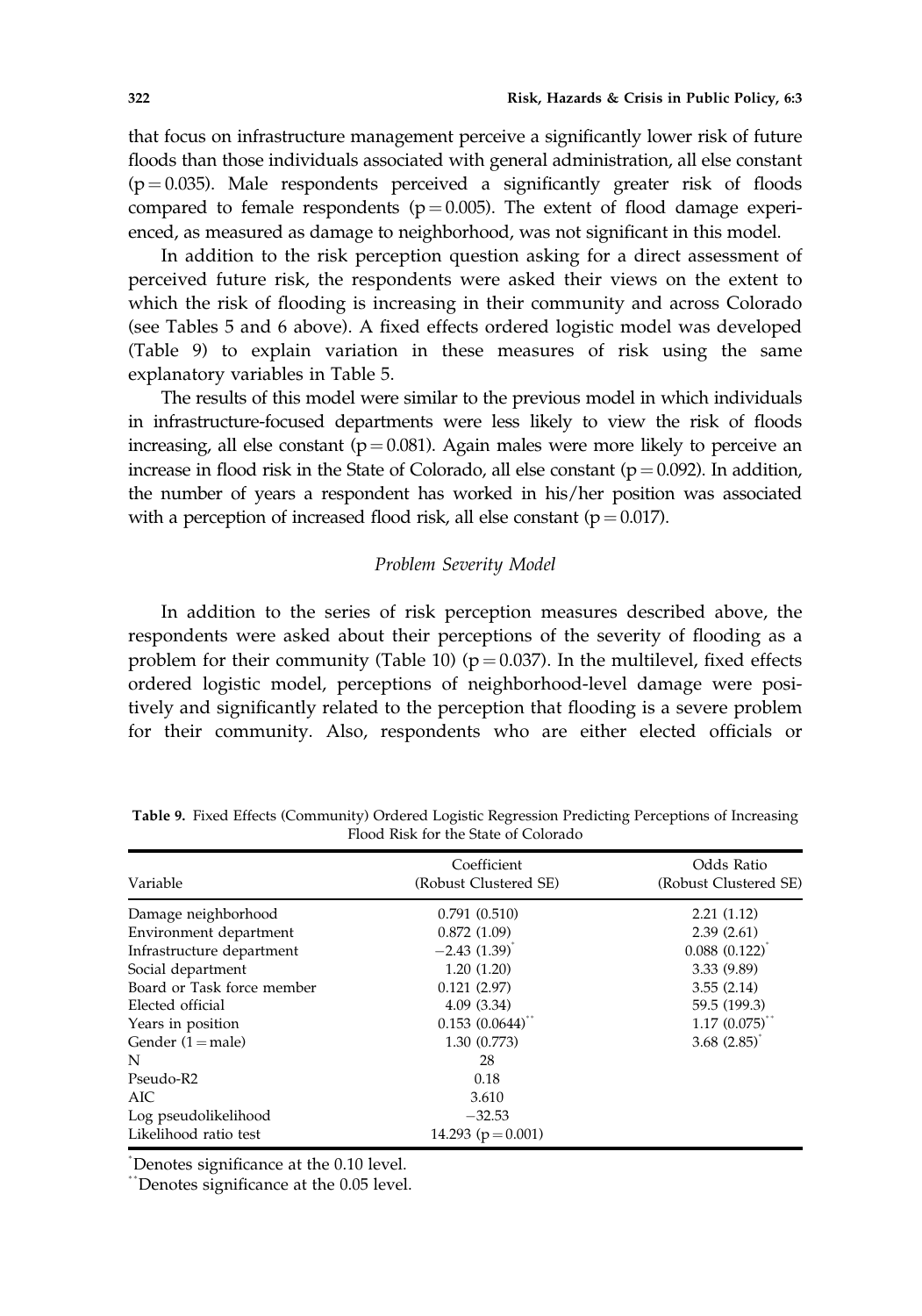#### Albright/Crow: Damage and Stakeholder Perceptions of Future Risk 323

| Variable                   | Coefficient<br>(Robust Clustered SE) | Odds Ratio<br>(Robust Clustered SE) |
|----------------------------|--------------------------------------|-------------------------------------|
| Damage neighborhood        | $1.28$ $(0.614)$ <sup>*</sup>        | 3.61(2.22)                          |
| Environment department     | 2.64(1.82)                           | 14.0(25.4)                          |
| Infrastructure department  | $-5.60$ $(1.69)^{*}$                 | 0.0037(0.00627)                     |
| Social department          | 0.583(1.95)                          | 1.79(3.49)                          |
| Board or Task force member | $-3.63(1.30)^{*}$                    | 0.0264(0.0343)                      |
| Elected official           | $-4.29(1.54)$ <sup>*</sup>           | 0.014(0.210)                        |
| Years in position          | $-0.146(0.178)$                      | 0.864(0.154)                        |
| Gender $(1 = male)$        | 2.02(1.30)                           | 7.53 (9.77)                         |
| N                          | 28                                   |                                     |
| Pseudo-R2                  | 0.42                                 |                                     |
| AIC                        | 2.693                                |                                     |
| Pseudo Loglikelihood       | $-20.705$                            |                                     |
| Likelihood ratio test      | 29.82 ( $p < 0.001$ )                |                                     |

| Table 10. Fixed Effects (Community) Ordered Logistic Regression Predicting Perceptions of Flooding |                                             |  |  |
|----------------------------------------------------------------------------------------------------|---------------------------------------------|--|--|
|                                                                                                    | As a Problem for the Respondent's Community |  |  |

Denotes significance at the 0.05 level.

appointed board or flood task force members were less likely to perceive flooding as a severe problem as compared to community staff  $(p = 0.005$  and 0.005, respectively).

#### Discussion

Two hypotheses guided the study and the findings presented above: (H1) Participatory processes will vary across communities based on extent and type of flood damage and resource availability; and (H2) Perceptions of future flood risk, problem severity, and causal understanding of the floods will vary across individuals based on expertise (technical, environmental, social) and personal past flood experiences.

The content analysis of flood-related documents and interview data suggest a variation in the venue, participation, and topical foci of flood-related discussions across communities (Table 3). Results suggest that the damages experienced and resource availability have led communities to select differing participatory processes to guide flood recovery. For example, Lyons, a town devastated by the floods across a number of sectors has developed a highly participatory process managed by a number of flood task forces led by community members. Boulder's recovery has involved staff members and public outreach through large public meetings. If the risk perception literature holds, these differences in who participates in the flood recovery process may be linked to differences in how the risk of floods is perceived.

Much of the risk perception literature asserts that those individuals who hold expertise in their professional field will perceive smaller risks from long-term flood events (Sjöberg, 1999). To test whether these findings hold in the flood realm, we surveyed participants in flood recovery processes and asked about how they perceive flood severity and risks. We developed a series of models to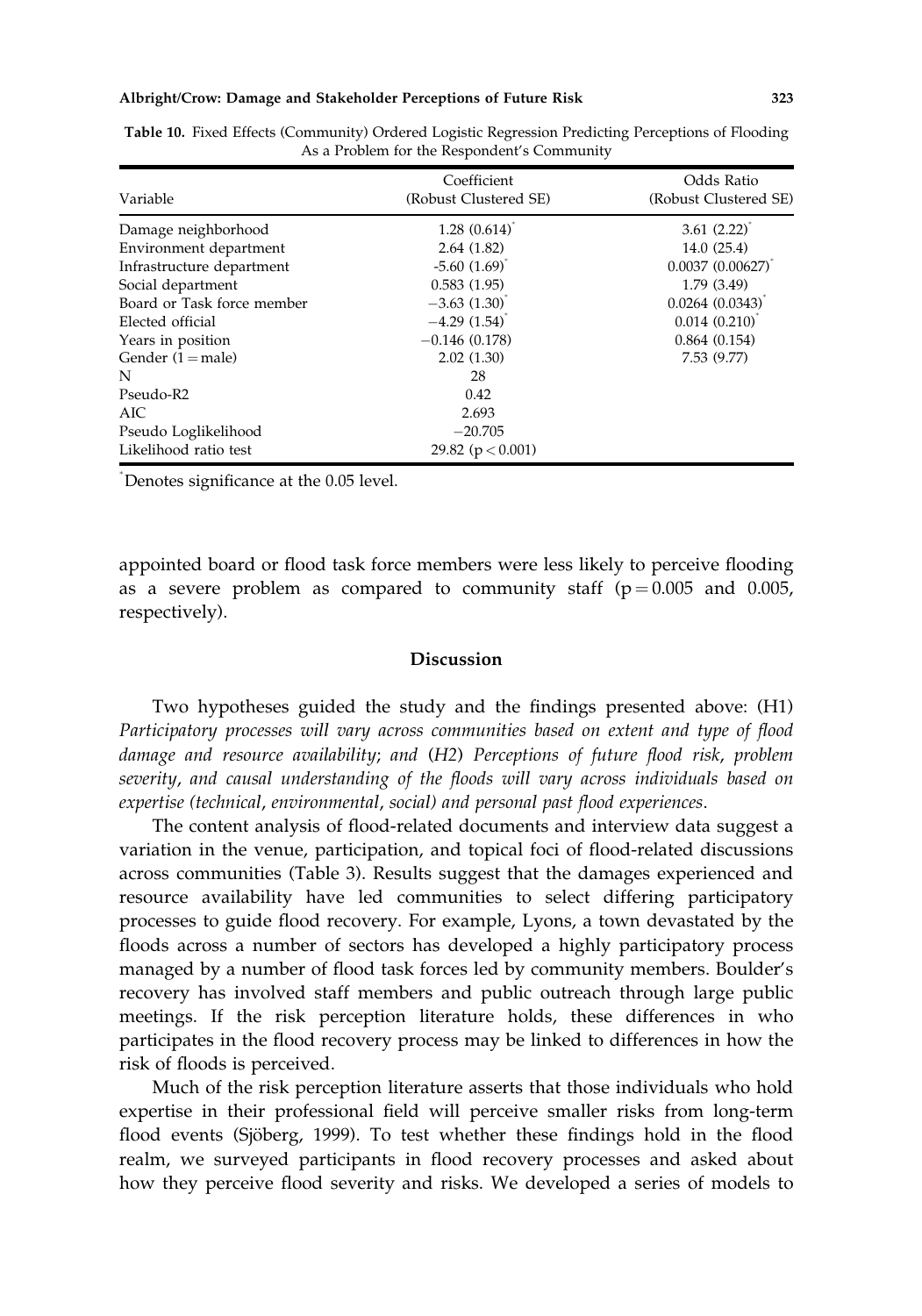explain variation in risk perception and problem severity of floods based on type of position they hold and experience with floods. According to the models, individuals' professional role (e.g., infrastructure vs. more broad administrative management) was found to be significantly associated with flood risk perception and perceptions of problem severity. Individuals involved in the management of community infrastructure (i.e., utilities, road networks) where less likely to view floods as a problem and perceive a smaller risk of future floods for the State of Colorado. This result supports findings in the literature that asserts experts tend to perceive smaller risks than those in the general public. However, staff, broadly defined, viewed flood severity as greater than those on tasks forces and elected officials. Counter to much of the risk perception literature focusing on the general public, it was found that males perceive significantly greater flood risk and increasing flood risk compared to females. These counterintuitive results may be a function of our sampled population, local level experts and officials (as opposed to the general public). This gender effect will be investigated further in additional rounds of expert and resident surveys in Colorado.

Directly experiencing flood damage at the neighborhood level was found to be positively and significantly related to perceptions of problem severity at the community level. It was not, however, significantly related to respondent perceptions of the likelihood of a 100-year flood happening again. These results are similar to several studies in the risk perception literature (Kellens et al., 2013; Ruin et al., 2007; Siegrist & Gutscher, 2006). While the majority of studies of risk perception focus on public perceptions, this study suggests that flood managers and stakeholders perceive flooding as a problem if they personally experienced flood damage in their neighborhood.

## Conclusion

These findings offer preliminary partial support of the two hypotheses posed in the introduction. Differences in extent of flood damages and resource availability have led to a diversity of venues and participatory processes to manage flood recovery (H1). This variation is not, however, consistently and clearly tied to the variables of resource availability and extent of damage. This is best highlighted in the differences between Lyons and Evans, both resource-limited communities that experienced significant damage. Lyons developed a highly deliberative process while Evans used a mostly top-down government-led process including staff as well as other city council-nominated stakeholders.

The survey results of flood recovery stakeholders suggest that perceptions of problem severity (H2) are linked to past flood experiences and type of expertise. The results also point to a difference between how community staff and elected officials and board members perceive problem severity. This is an interesting finding and may play out in differences in future policy changes and learning across communities, as communities vary on the relative authority staff, elected officials, or flood task force members hold. The findings suggest that the extent of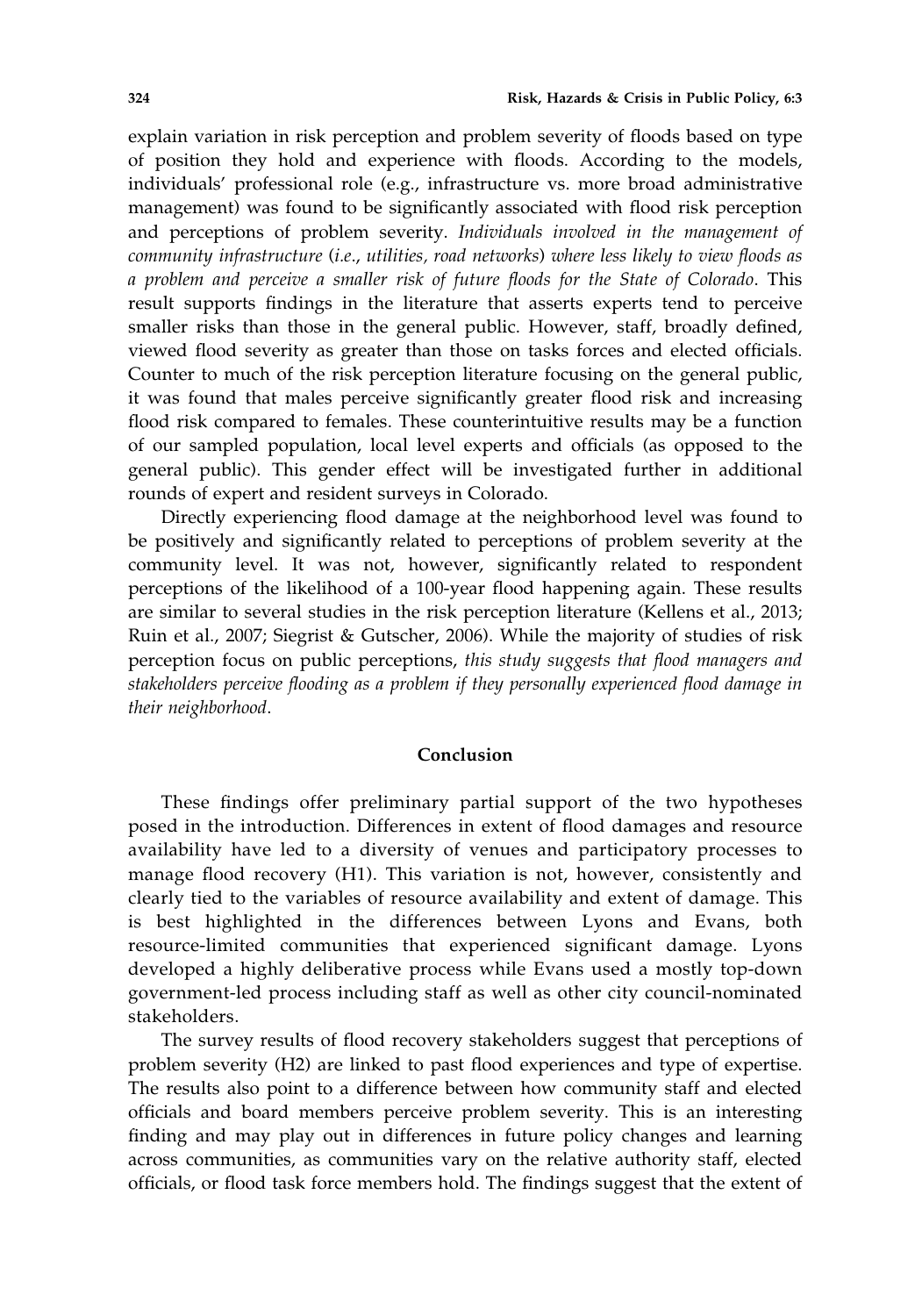damage, category of expertise, and type of position (staff vs. elected officials) are related to the beliefs held by key stakeholders in flood recovery processes. If risk perceptions are linked to policy change towards flood resilience, a community in which non-staff board and flood task forces have greater decision authority may differ in risk perceptions and views on problem severity, subsequently affecting the extent of policy changes that may occur.

The findings presented here offer insight in developing a greater understanding of the factors that influence the perceptions of flooding in communities recovering from disasters such as the Colorado floods of 2013. The literature suggests that risk perceptions at the individual-level influence behavioral and policy change. If this holds, communities in which individuals perceive an increased level of flood risk may be more willing to change policies to help mitigate this risk. Going forward we will continue to monitor changes in policies and shifts in risk perceptions to understand whether these beliefs are linked to policy change and learning across communities, continuing to gather data from interviews, document analysis, and surveys. This study will follow the seven flood-affected communities over a 3-year period to measure actual changes in beliefs, learning, and policy change through time.

While the findings presented above help move scholarship forward, particularly with regard to understanding beliefs among stakeholders who have personal experience with floods, there are two weaknesses of this study that should be considered. Due to the small population of flood stakeholders, findings presented here are tentative. Despite a reasonable response rate, this study employs a relatively small sample size. Moving forward, researchers may be able to remedy this issue, at least in part, by increasing sample size in communities that are underrepresented and employing multiple imputation techniques to deal with the missing data issue.

Elizabeth A. Albright, PhD is currently an Assistant Professor of the Practice at the Nicholas School of the Environment at Duke University. Her research interests focus on policy response and learning to extreme events and stakeholder processes and public engagement in decision-making.

Deserai A. Crow is an Assistant Professor in the Environmental Studies Program at the University of Colorado Boulder. Her research interests include the role of stakeholders, information, and science in local and state-level environmental policy and disaster mitigation and recovery, particularly in the American West.

#### Note

This research is funded through the Infrastructure, Management, and Extreme Events Program of the National Science Foundation, Award #1461923, 1461565. The Natural Hazards Center at the University of Colorado Boulder supported initial data collection for this project under the Quick Response Grant Program funded by National Science Foundation grand number CMMI1030670.

<sup>1.</sup> All of these figures apply after insurance has been paid on covered properties or assets.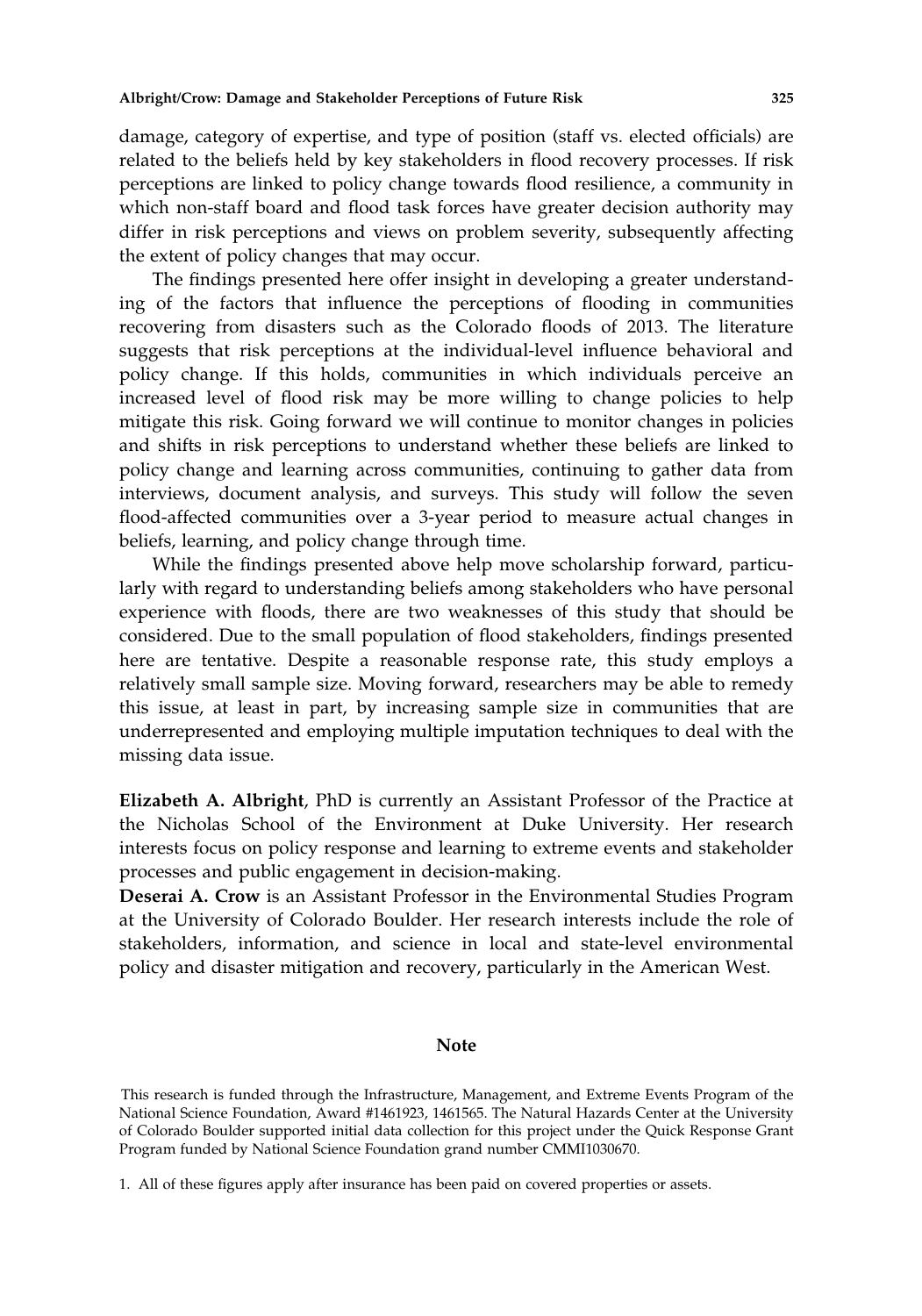#### References

- Albright, Elizabeth A., and Deserai A. Crow. 2015. "Learning Processes, Public and Stakeholder Engagement: Analyzing Responses to Colorado's Extreme Flood Events of 2013." Urban Climate DOI: 10.1016/j.uclim.2015.06.008
- Adams, William M., Dan Brockington, Jane Dyson, and Bhaskar Vira. 2003. "Managing Tragedies: Understanding Conflict Over Common Pool Resources." Science 302 (5652): 1915–6.
- Arnstein, Sherry R. 1969. "A Ladder of Citizen Participation." Journal of the American Institute of planners 35 (4): 216–24.
- Beierle, Thomas C. 2002. "The Quality of Stakeholder-Based Decisions." Risk Analysis 22 (4): 739–49.
- Brilly, M., and M. Polic. 2005. "Public Perceptions of Flood Risks, Flood Forecasting and Mitigation." Natural Hazards and Earth System Sciences 5: 345–55.
- Brody, Samuel D., Sammy Zahran, Wesley E. Highfield, Sarah P. Bernhardt, and Arnold Vedlitz. 2009. "Policy Learning from Flood Mitigation: A Longitudinal Assessment of the Community Rating System in Florida." Risk Analysis 29 (6): 912–29.
- Dessai, Suraje, William N. Adger, Mike Hulme, John Turnpenny, Jonathan Köhler, and Rachel Warren. 2004. "Defining and Experiencing Dangerous Climate Change." Climatic Change 64 (1–2): 11–25.
- Federal Emergency Management Agency. 2013. Colorado Flooding One Month Later: Positive Signs of Recovery. [http://www.fema.gov/news-release/2013/10/11/colorado-flooding-one-month-later](<url href&x003D;)[positive-signs-recovery](<url href&x003D;). Accessed January 29, 2014.
- Ho, Ming-Chou, Daigee Shaw, Shuye Lin, and Yao-Chu Chiu. 2008. "How Do Disaster Characteristics Influence Risk Perception?" Risk Analysis 28 (3): 635–43.
- Kellens, Wim, Teun Terpstra, and Phillipe De Maeyer. 2013. "Perception and Communication of Flood Risks: A Systematic Review of Empirical Research." Risk Analysis 33 (1): 24–49.
- Kingdon, John W. 2003. Agendas, Alternatives and Public Policies (2nd edition). New York: Longman.
- Koontz, Tomas M., and Craig W. Thomas. 2006. "What Do We Know and Need to Know about the Environmental Outcomes of Collaborative Management?" Public Administration Review 66 (1): 111–21.
- Leiserowitz, Anthony A. 2005. "American Risk Perceptions: Is Climate Change Dangerous?" Risk Analysis 25 (6): 1433–42.
- Lin, Shuye, Daigee Shaw, and Ming-Chou Ho. 2008. "Why are Floods and Landslide Victims Less Willing to Take Mitigation Measures than the Public?" Natural Hazards 44 (2): 305–14.
- Lord, Charles, Lee Ross, and Mark Lepper. 1979. "Biased Assimilation and Attitude Polarization: The Effects of Prior Theories on Subsequently Considered Evidence." Journal of Personality and Social Psychology 37 (11): 2098–109.
- Margerum, Richard D. 2008. "A Typology of Collaboration Efforts in Environmental Management." Environmental Management 41 (4): 487–500.
- Meletti, Dennis S., and Paul W. O'Brien. 1992. "Warnings During Disaster: Normalizing Communicated Risk." Social Problems 39 (1): 40–57.
- Miles, Matthew B., and Michael A. Huberman. 2013. Qualitative Data Analysis: A Methods Sourcebook. Thousand Oaks, CA: Sage Publications.
- Moore, Elizabeth A., and Tomas M. Koontz. 2003. "Research Note a Typology of Collaborative Watershed Groups: Citizen-based, Agency-based, and Mixed Partnerships." Society & Natural Resources 16 (5): 451–60.
- Nohrstedt, Daniel, and Christopher M. Weible. 2010. "The Logic of Policy Change after Crisis: Proximity and Subsystem Interaction." Risk, Hazards & Crisis 1 (2): 1-32.
- Pagneux, E., G. Gisladottir, and S. Jonsdottir. 2011. "Public Perception of Flood Hazard and Flood Risk in Iceland: A Case Study in a Watershed Prone to Ice-jam Floods." Natural Hazards 58 (1): 269–87.
- Rogers, Ronald W., and Steven Prentice-Dunn. 1997. "Protection Motivation Theory." In Handbook of Health Behavior Research I: Personal and Social Determinants, ed. D. Gochman. New York: Plenum Press, 113–32.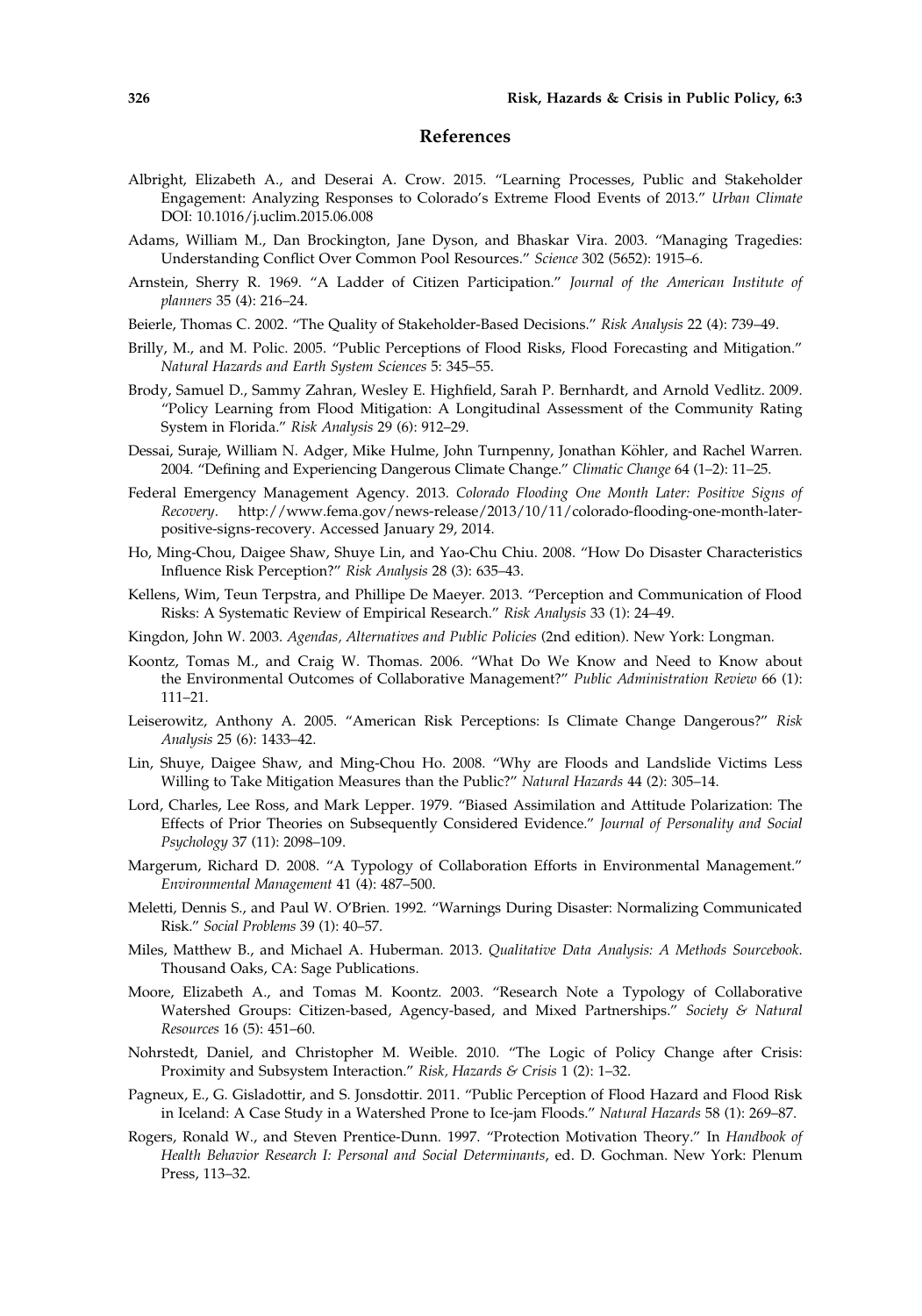#### Albright/Crow: Damage and Stakeholder Perceptions of Future Risk 327

- Rowe, Gene, and Lynn J. Frewer. 2000. "Public Participation Methods: A Framework for Evaluation." Science, Technology & Human Values 25 (1): 3–29.
- Rubin, Herbert J., and Irene S. Rubin. 2005. Qualitative Interviewing: The Art of Hearing Data. Thousand Oaks, CA: Sage Publications.
- Ruin, Isabelle, Jean-Christophe Gaillard, and Celine Lutoff. 2007. "How to Get There? Assessing Motorists' Flash Flood Risk Perception on Daily Itineraries." Environmental Hazards 7: 235–44.
- Siegrist, Michael, and Heinz Gutscher. 2006. "Flooding Risk: A Comparison of Lay People's Perceptions and Expert's Assessments in Switzerland." Risk Analysis 26 (4): 971–9.
- Sjöberg, L. 1999. "Risk Perception by the Public and by Experts: A Dilemma in Risk Management." Human Ecology Review 6 (2): 1–9.
- Slovic, Paul. 1987. "Perception of Risk." Science 236 (4799): 280–5.
- Steelman, T. A., and J. Carmin. 2002. Community Based Watershed Remediation: Connecting Organizational Resources to Social and Substantive Outcomes. In Toxic Waste and Environmental Policy in the 21st Century United States, ed. Dianne Rahm. Jefferson, NC: McFarland.
- Sten Hansen, Henning, and Milla Mäenpää. 2008. "An Overview of the Challenges for Public Participation in River Basin Management and Planning." Management of Environmental Quality: An International Journal 19 (1): 67–84.
- Wildavsky, Aaron, and Karl Dake. 1990. "Theories of Risk Perception: Who Fears What and Why?" Daedalus 119 (4): 41–60.
- Wachinger, Gisela, Ortwin Renn, Chloe Begg, and Christian Kuhlicke. 2013. "Risk Perception Paradox-Implications for Governance and Communication of Natural Hazards." Risk Analysis 33 (6): 1049–65.
- Yin, Robert K. 2003. Case Study Research: Design and Methods. Thousand Oaks, CA: Sage Publications.